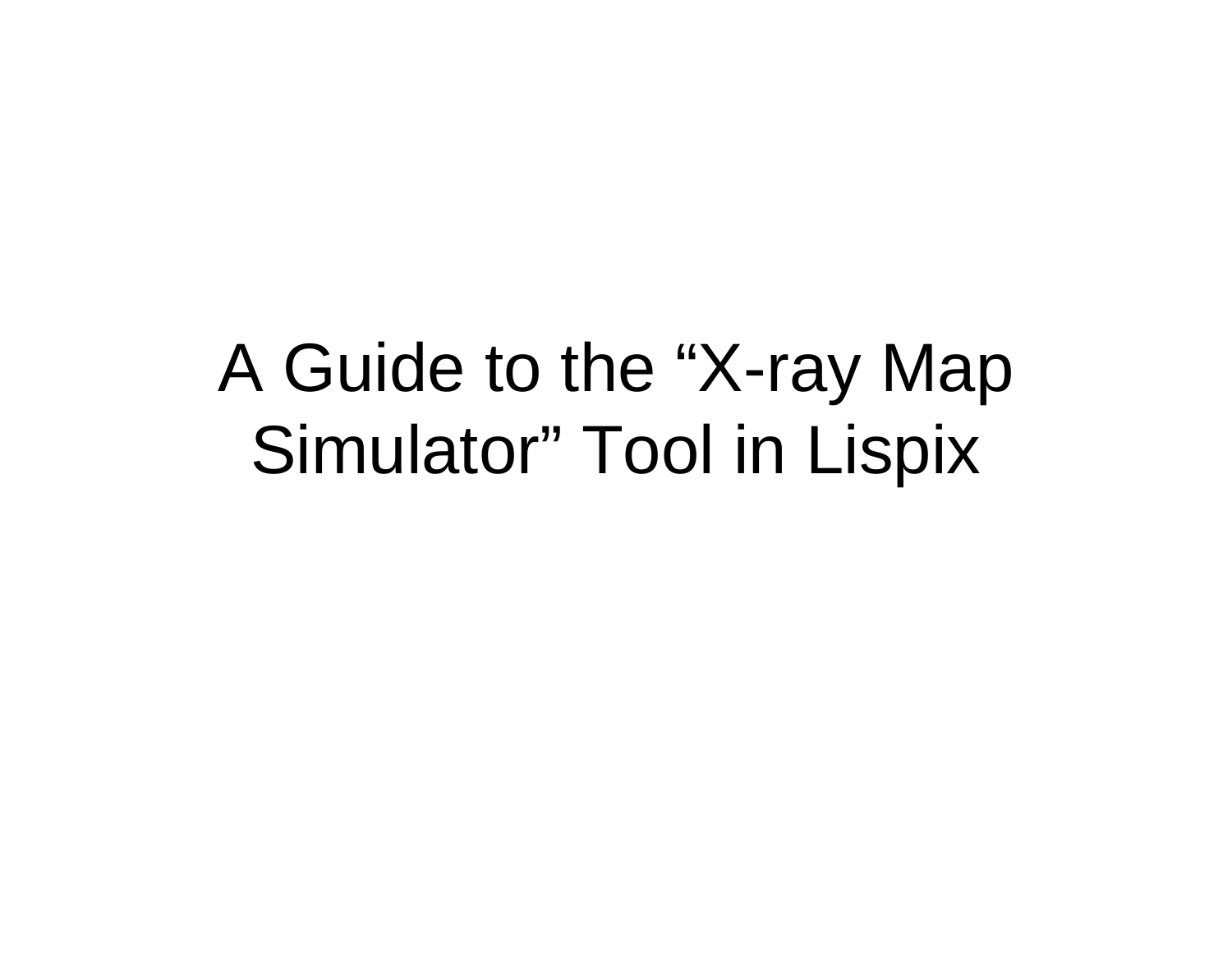The Lispix "X-ray Map Simulator" is a visibility predictor

• With quantitative elemental x-ray mapping becoming an increasingly attractive tool, we need to understand the limitations for a particular measurement situation, e.g.,

> 1. How many counts per pixel are needed to recognize a compositional feature?

> 2. How does feature size relative to image frame matter?

3. For the particular element and measurement conditions, what minimum concentration level can we reliably observe in an image?

- • Predicting visibility has two parts:
	- 1. We need to have appropriate x-ray counts for the compositional object and the background material. While experimental values can be used, in general such values will not be available, so we must simulate the spectrum. An EDS spectrum simulator such as NIST DTSA (Fiori, Myklebust, and Swyt) for the Macintosh platform or Nicholas Ritchie's "Son of DTSA" for the pc platform can be used.

For DTSA:

http://www.nist.gov/lispix/doc/other-software/dtsa.htm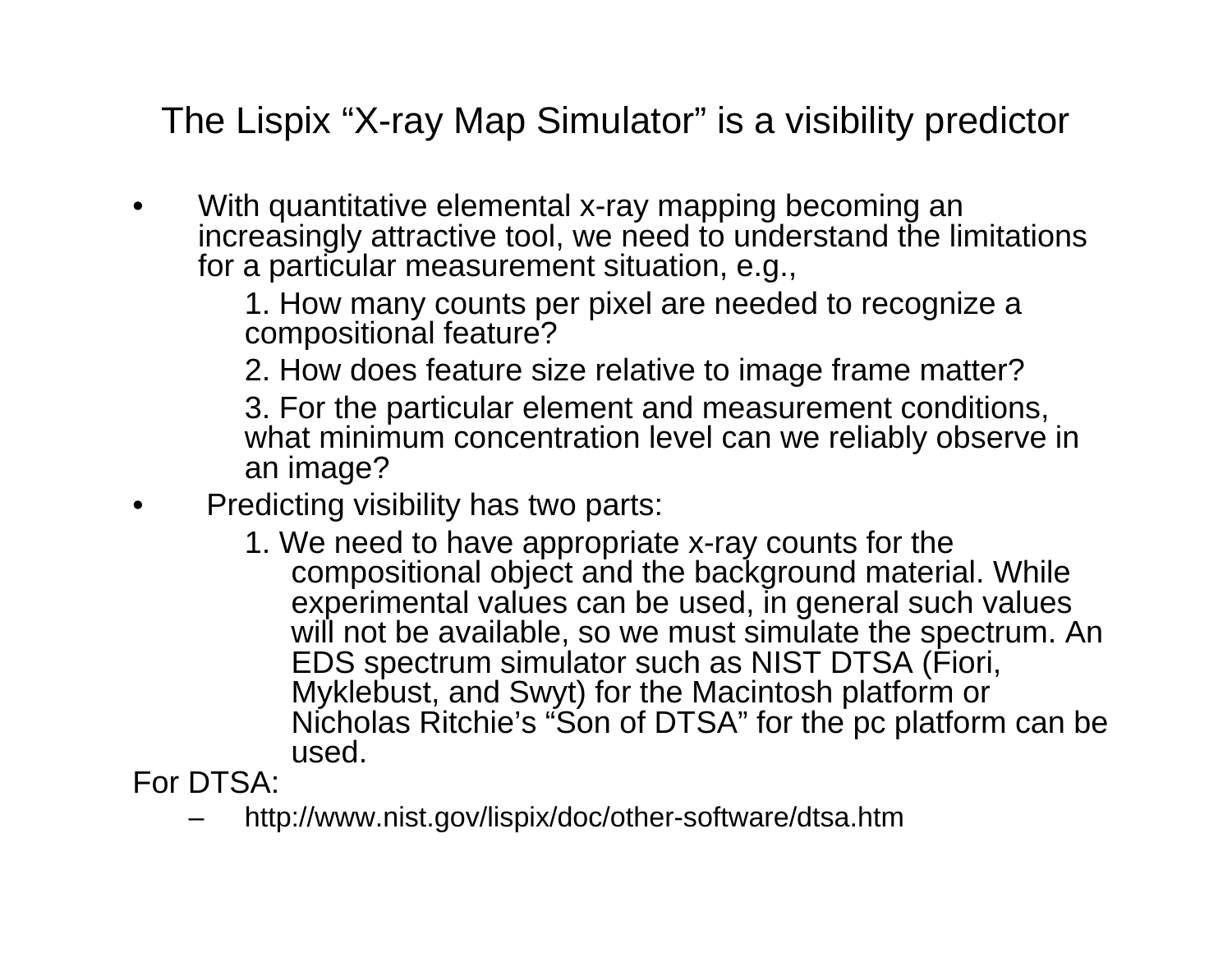# NIST Desktop Spectrum Analyzer: Spectrum Simulator

| z<br>Mg<br>Si<br>Ca<br>Fe<br>8<br>$\bf{0}$<br>$\bf{0}$<br>$\bf{0}$<br>$\bf{0}$<br>$\bf{0}$<br>$\bf{0}$<br>$\bf{0}$<br>$\bf{0}$<br>$\bf{0}$<br>$\bf{0}$ | Weight<br><b>Fraction</b><br>0.08850<br>0.25380<br>0.11060<br>0.11210<br>0.42360<br>$\bf{0}$<br>$\bf{0}$<br>$\bf{0}$<br>$\bf{0}$<br>$\bf{0}$<br>$\bf{0}$<br>$\bf{0}$<br>$\bf{0}$<br>$\bf{0}$<br>$\bf{0}$ | 20.000<br><b>Beam kV:</b><br>Output Choices<br>0.500<br>NanoAmps Faraday:<br><b>Physics Choices</b><br>◉ Wt. Fr.<br>1.000<br>Seconds, Live:<br>○ At. Fr.<br>O WDS<br>$\bullet$ EDS<br>N/A<br>Density, g/cc:<br>$\bigcirc$ # Atoms<br><b>Detector Parameters</b><br>$\bigcirc$ mMol/kg<br>N/A<br>Thickness, nm:<br><b>Channel Specs</b><br>$\bigcirc$ Ox. Wt. Fr.<br><b>Clear Output Options</b><br>◯ Valences<br>Load Info from WORK<br>Load a Database   Make a DataBase    Insert item    Remove item<br>Enter Here name of new item in database (<32 chars)<br>1 K227<br>2 K309<br>3 K411<br>4 K412<br>5 K961<br>6 Quartz<br>7 K2063a |          |
|--------------------------------------------------------------------------------------------------------------------------------------------------------|----------------------------------------------------------------------------------------------------------------------------------------------------------------------------------------------------------|------------------------------------------------------------------------------------------------------------------------------------------------------------------------------------------------------------------------------------------------------------------------------------------------------------------------------------------------------------------------------------------------------------------------------------------------------------------------------------------------------------------------------------------------------------------------------------------------------------------------------------------|----------|
|                                                                                                                                                        | Zero All<br>$\text{H}$ u Z= 13.13060                                                                                                                                                                     | Cancel<br>Heip<br>$1 - Sum = 0.01140$<br>$Sum = 0.98860$                                                                                                                                                                                                                                                                                                                                                                                                                                                                                                                                                                                 | Generate |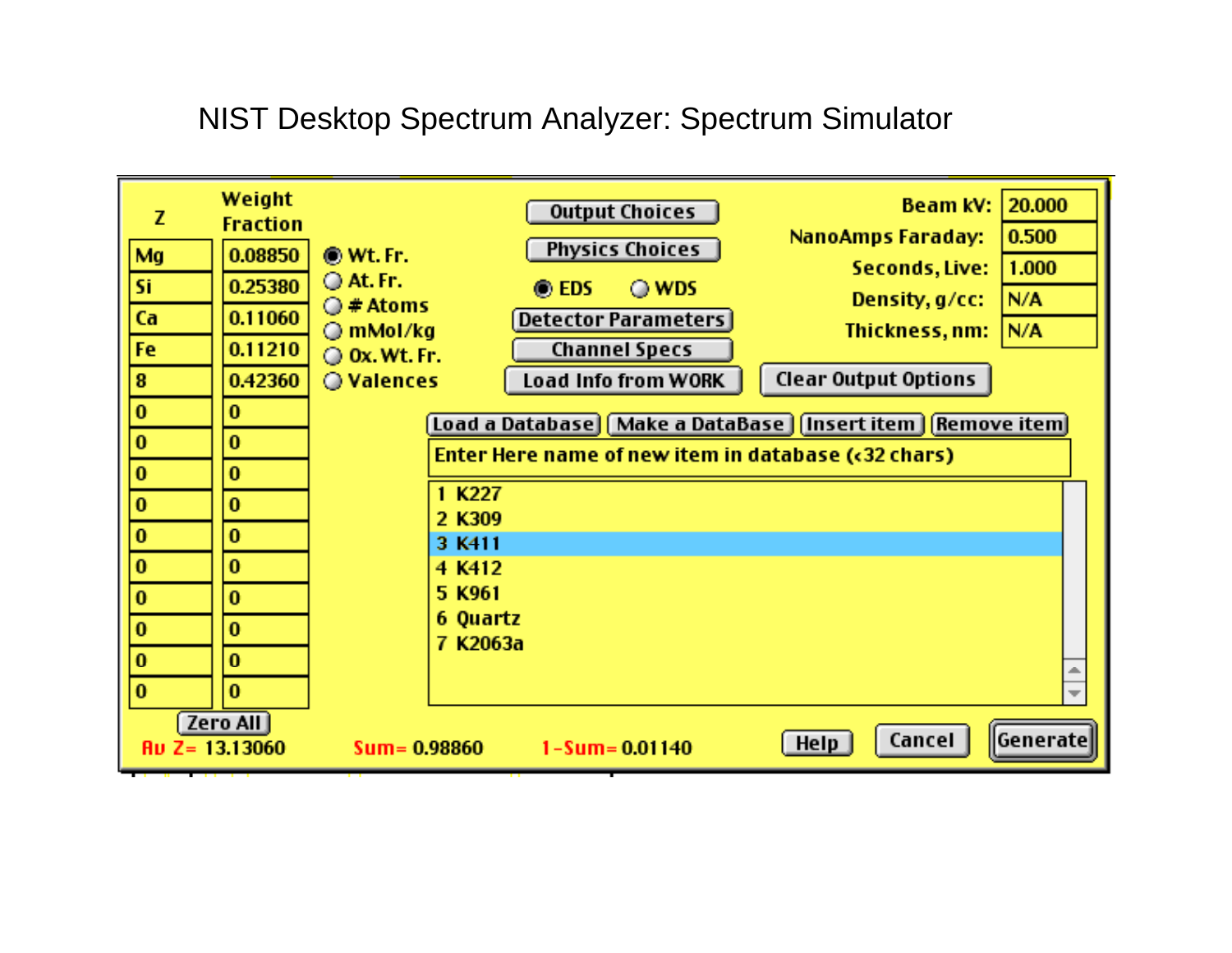The Basis for the Generated X-ray intensity

$$
I_{gen} = (\omega N_A \rho C_i/A) R \int_{E_c}^{E_0} (Q / (dE/ds) dE)
$$

<sup>ω</sup> **= fluorescence yield N <sup>A</sup>= Avogadro's number**  ρ **= density Ci = mass concentration of i**  A = atomic weight R = backscatter loss **Q = ionization cross section dE/ds = rate of energy loss E <sup>0</sup>= incident beam energy E <sup>c</sup>= excitation energy**

At each photon energy, calculate the specimen absorption:

$$
I_{\text{measured}} = I_{\text{generated}} * f(\chi) * \varepsilon
$$

 $f(\chi)$  = absorption over depth distribution, x-ray fraction emitted  $\varepsilon$  = detector efficiency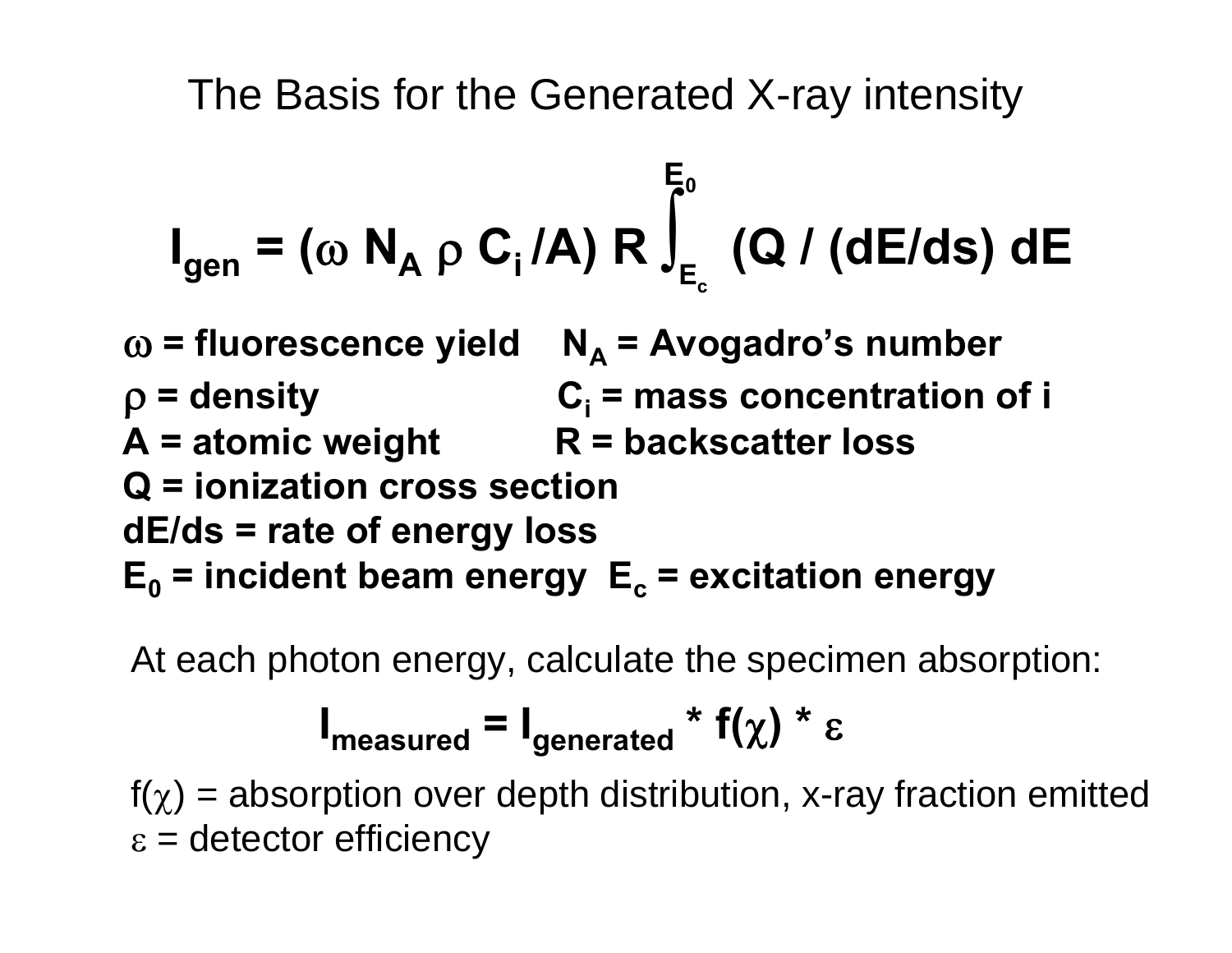

**Photon Energy (keV)**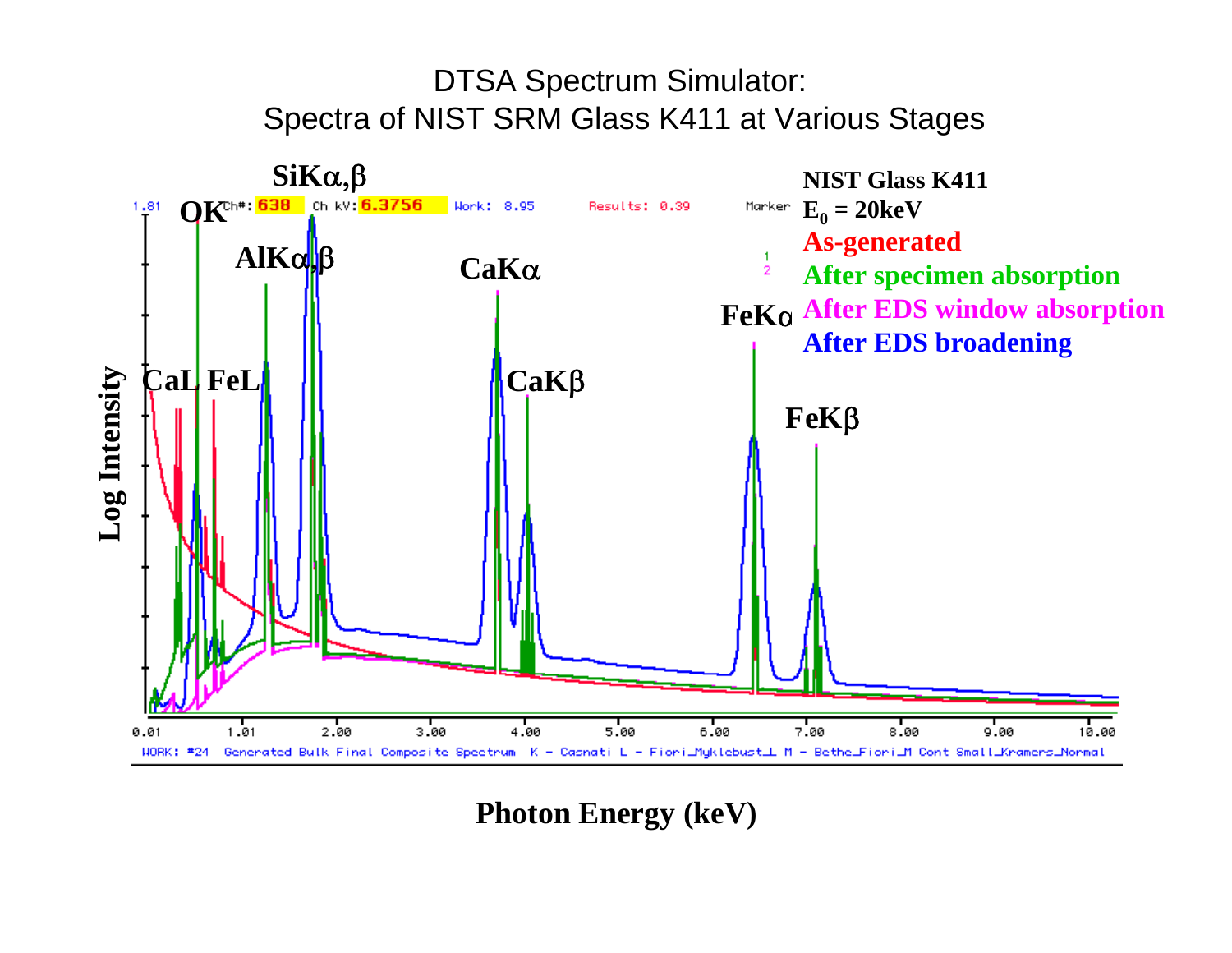

**Photon Energy (keV)**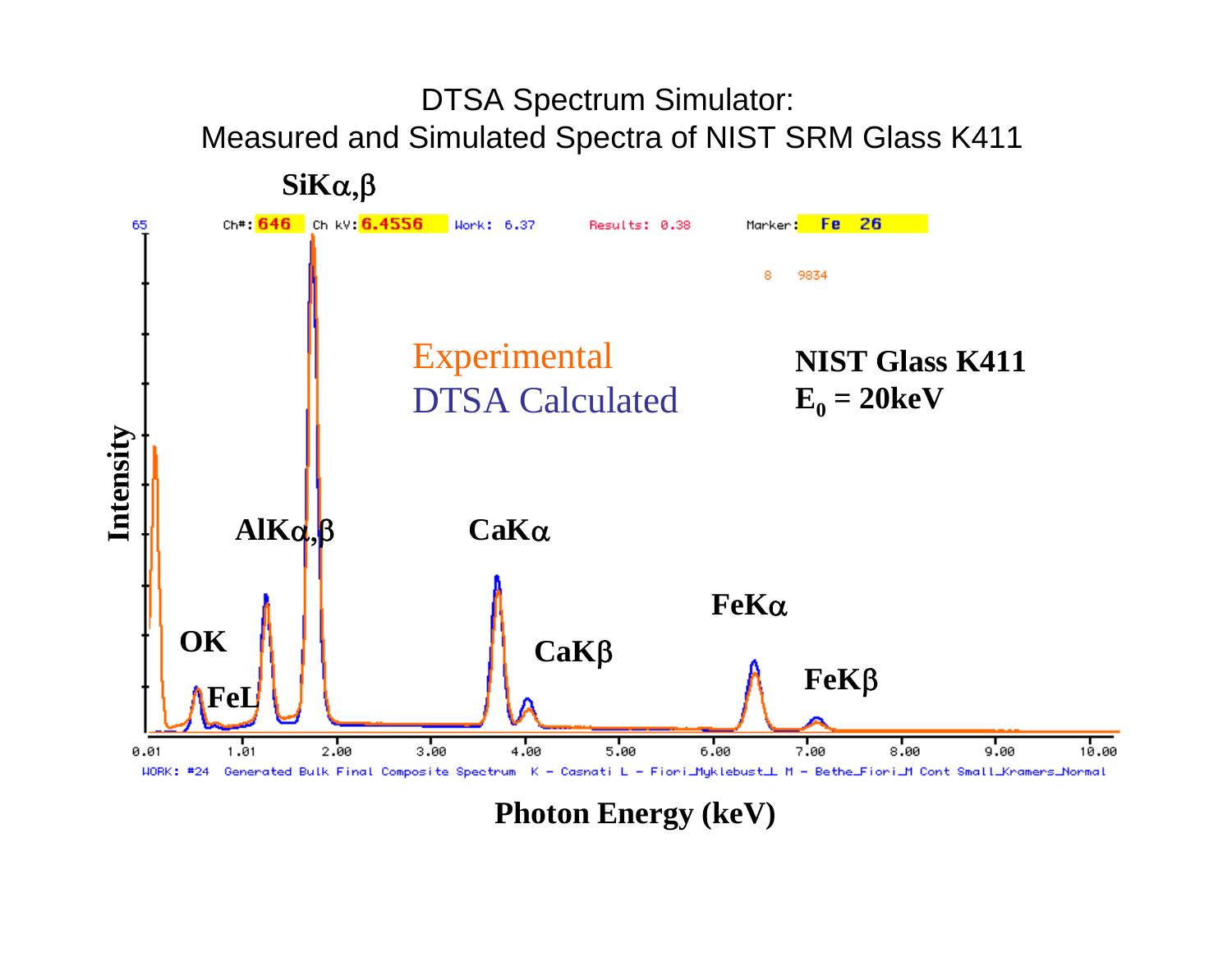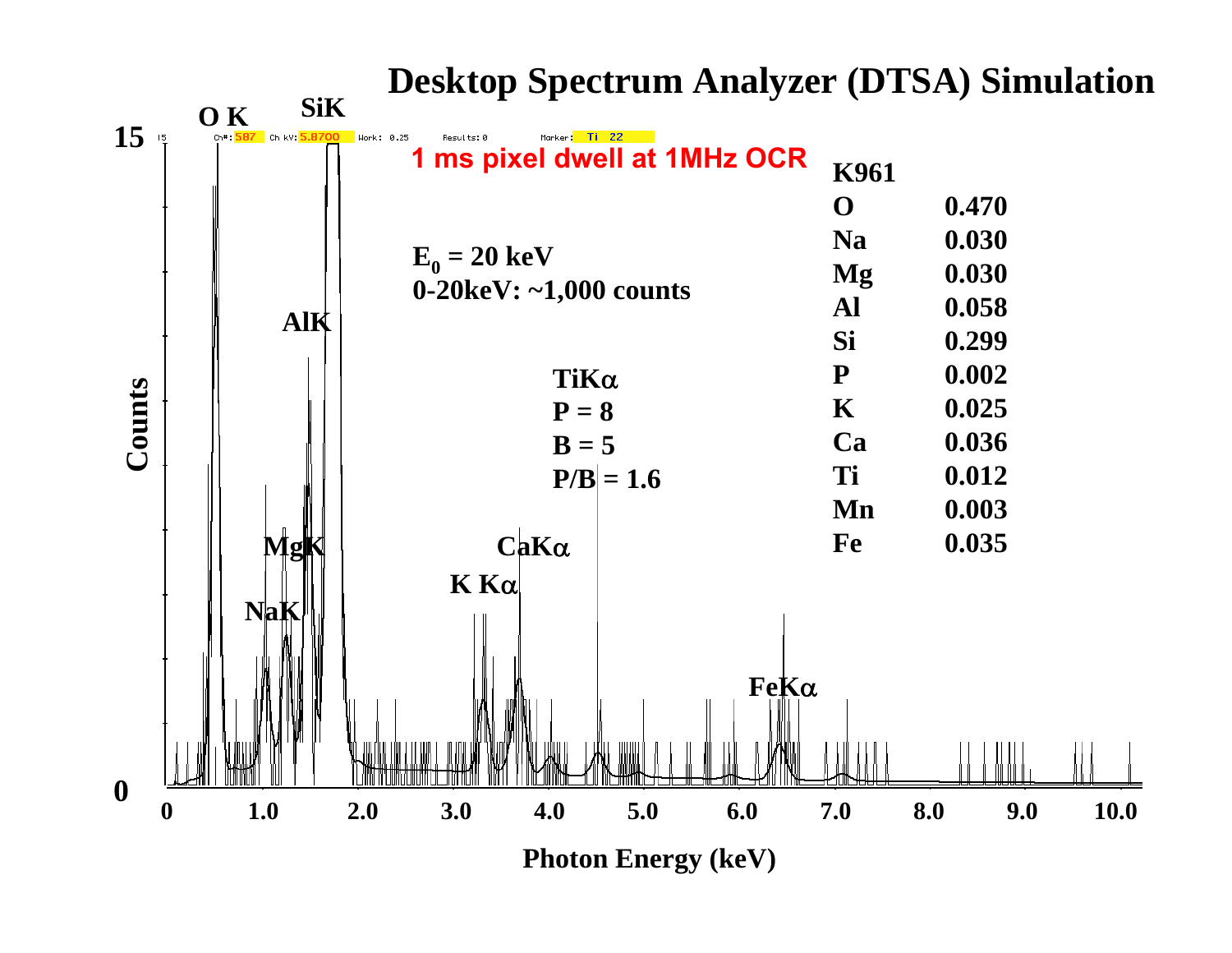- • Predicting visibility has two parts:
	- 1. EDS spectrum predictor is needed, e.g., NIST DTSA. This estimates peak and background counts for putative objects.
	- 2. The x-ray image visibility predictor is based upon previous SEM image visibility research tools developed by David Bright (ref). With the counts predicted with DTSA for the characteristic peaks and continuum backgrounds, the Lispix image simulation tool constructs an image of objects with various shapes and sizes on a uniform background to create a template. Then apply Gaussian statistics appropriate to the count at each pixel to simulate image noise.

(reference: Bright, D. S., Newbury, D. E., and Steel, E. B., "Visibility of objects in computer simulations of noisy micrographs", J. Micros., 189 (1998) 25-42.)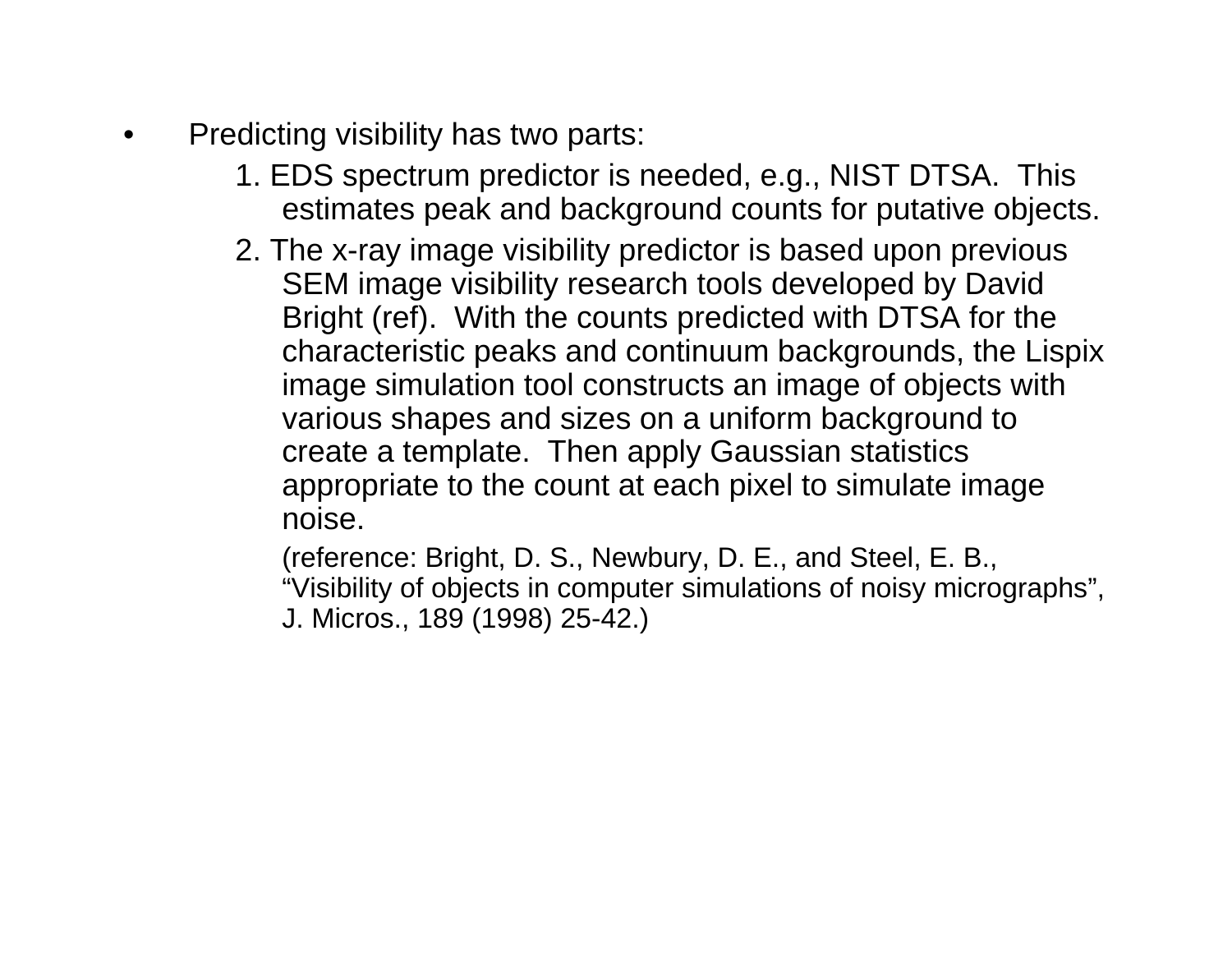#### **Step-by-step: (1) From "tools" menu, select "Xray Map Simulator"**

| $\frac{4}{3}$ lispixLx113B                                   |                    |              |  | $-1$ |
|--------------------------------------------------------------|--------------------|--------------|--|------|
| File Image Draw Select Colorize Scale Info Arithmetic Filter | Pop Tools          | ndow Help E2 |  |      |
| No Small Titles<br>Redraw<br>Change Name<br>Tile             | Push Tools         | No Scroll    |  |      |
|                                                              | Cascade Tools      |              |  |      |
|                                                              | Load Tool          |              |  |      |
|                                                              | Command Line       |              |  |      |
|                                                              | 2 & 3 Variable     |              |  |      |
|                                                              | Arrow Field        |              |  |      |
|                                                              | <b>Blob</b>        |              |  |      |
|                                                              | Cerius Thickness   |              |  |      |
|                                                              | Circle             |              |  |      |
|                                                              | Color Overlay      |              |  |      |
|                                                              | Data Cube          |              |  |      |
|                                                              | <b>ESVision</b>    |              |  |      |
|                                                              | Fields in Circle   |              |  |      |
|                                                              | File Utilities     |              |  |      |
|                                                              | Fourier            |              |  |      |
|                                                              | Fractal - Koch     |              |  |      |
|                                                              | Fractal - Measure  |              |  |      |
|                                                              | Fractal - Surfaces |              |  |      |
|                                                              | Glass RM           |              |  |      |
|                                                              | Hough Tool         |              |  |      |
|                                                              | Import - Export    |              |  |      |
|                                                              | Particle Database  |              |  |      |
|                                                              | Periodic Table     |              |  |      |
|                                                              | Phase              |              |  |      |
|                                                              | PPP                |              |  |      |
|                                                              | Process Folder     |              |  |      |
|                                                              | Profile            |              |  |      |
|                                                              | Quality            |              |  |      |
|                                                              | Sims I-Ratio       |              |  |      |
|                                                              | Spreadsheet        |              |  |      |
|                                                              | Xray Map Simulator |              |  |      |
|                                                              |                    |              |  |      |
|                                                              |                    |              |  |      |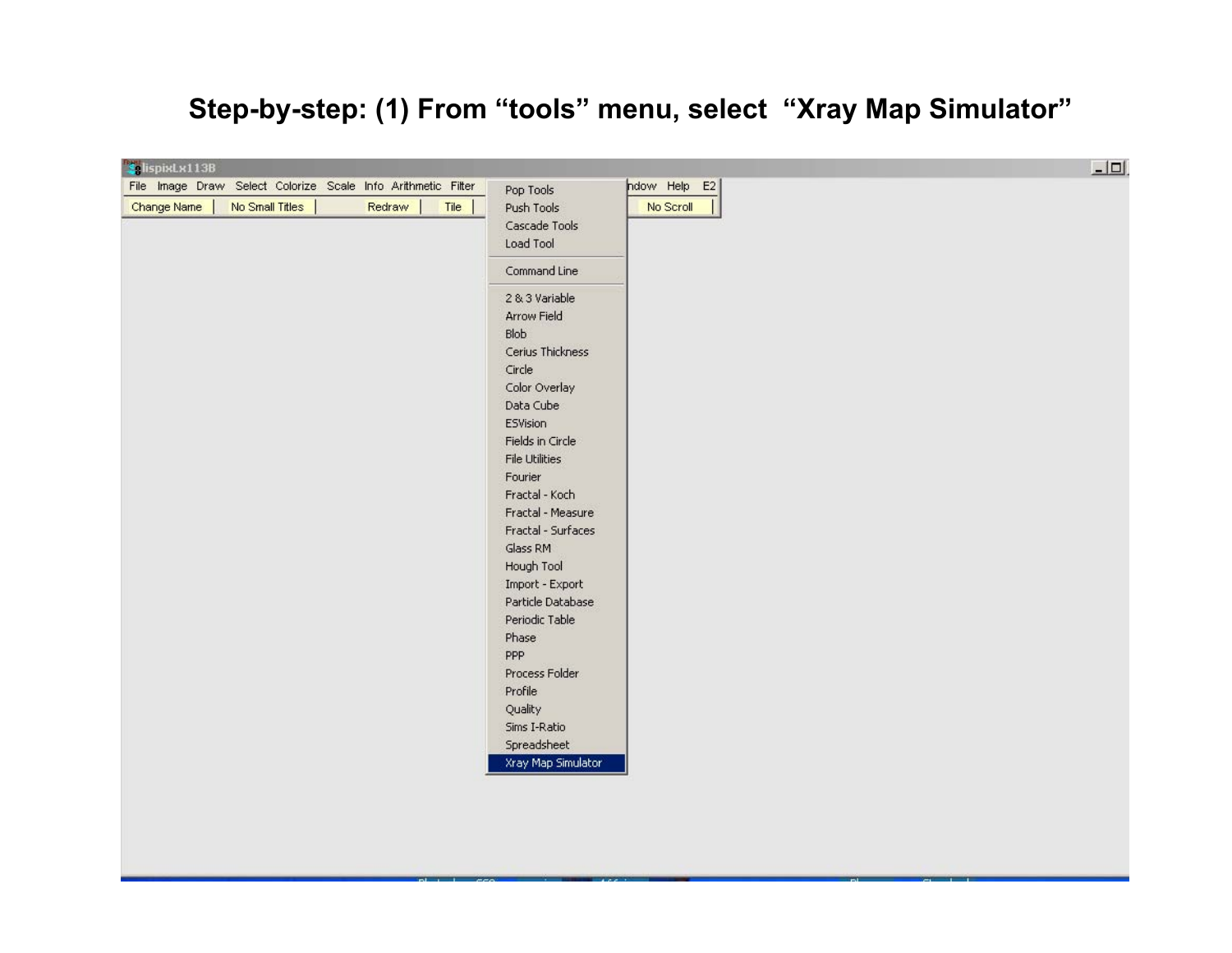# **Step-by-step: (2) To create a new image, under "File" select "New list"**

|    | $\frac{1}{\alpha}$<br>LispixLx113B |                                                                                                   |                                                                                                 | $\overline{\mathsf{max}}$ |
|----|------------------------------------|---------------------------------------------------------------------------------------------------|-------------------------------------------------------------------------------------------------|---------------------------|
|    |                                    | File Image Draw Select Colorize Scale Info Arithmetic Filter Tools Plots Navigator Window Help E2 | $\Box$<br>Xray Map Simulator                                                                    |                           |
|    | Change Name<br>No Small Titles     | Tile<br>Zoom Out X1 In<br>Redraw                                                                  | No Scroll<br>$\overline{\mathbb{P}^{\mathbb{D}}}$<br>Help<br><b>Windows</b><br>New List<br>Note |                           |
|    | $\frac{1}{2}$                      |                                                                                                   | Open Object List<br>Make Map                                                                    |                           |
|    |                                    |                                                                                                   |                                                                                                 |                           |
| i. |                                    |                                                                                                   |                                                                                                 |                           |
|    |                                    |                                                                                                   |                                                                                                 |                           |
|    |                                    |                                                                                                   |                                                                                                 |                           |
| r, |                                    |                                                                                                   |                                                                                                 |                           |
|    |                                    |                                                                                                   |                                                                                                 |                           |
|    |                                    |                                                                                                   |                                                                                                 |                           |
| ŧ. |                                    |                                                                                                   |                                                                                                 |                           |
|    |                                    |                                                                                                   |                                                                                                 |                           |
|    |                                    |                                                                                                   |                                                                                                 |                           |
| I. |                                    |                                                                                                   |                                                                                                 |                           |
|    |                                    |                                                                                                   |                                                                                                 |                           |
|    |                                    |                                                                                                   |                                                                                                 |                           |
| D  |                                    |                                                                                                   |                                                                                                 |                           |
|    |                                    |                                                                                                   |                                                                                                 |                           |
|    | $\mathbf{1}^{\parallel}$           |                                                                                                   |                                                                                                 |                           |
|    |                                    |                                                                                                   |                                                                                                 |                           |
|    |                                    |                                                                                                   |                                                                                                 |                           |
|    |                                    |                                                                                                   |                                                                                                 |                           |
|    |                                    |                                                                                                   |                                                                                                 |                           |
|    |                                    |                                                                                                   |                                                                                                 |                           |
|    | ]<br>D <u>r</u>                    |                                                                                                   |                                                                                                 |                           |
|    | Slide 11 of 11                     | Default Design                                                                                    | English $(0.5.)$<br>ໝ⊀                                                                          | F<br>h                    |
|    |                                    |                                                                                                   |                                                                                                 |                           |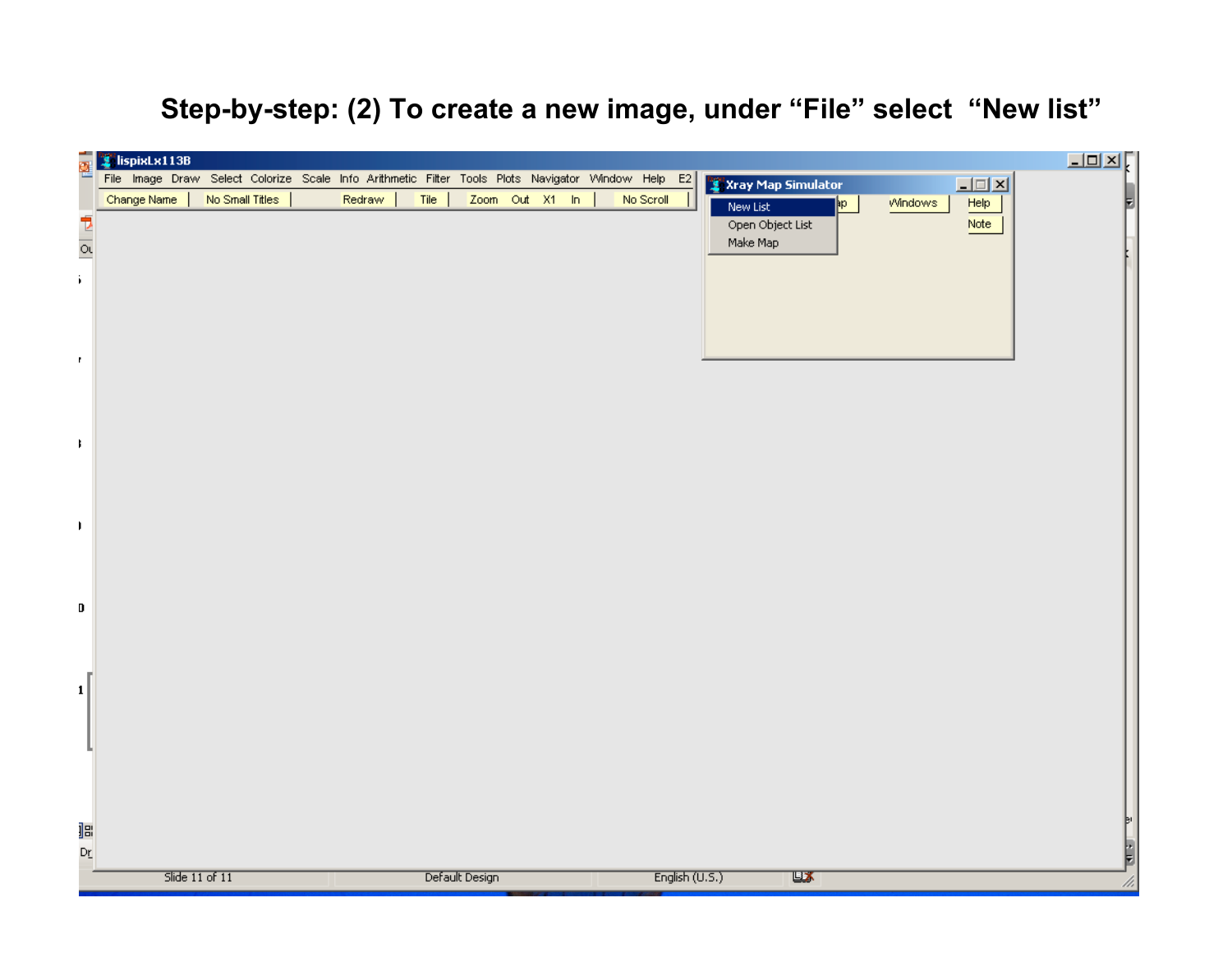**Step-by-step: (3) A series of menus will appear; note that this series of menus will create a text file "New Object List" that can be saved under the main "File" menu with the "Save Text" command.** 

**First task: give a specific name to the "New Object List" text file of instructions.**

| <b>Contractor of the contract</b>                      | $\overline{\phantom{m}}$                                                                          | <b>THE</b><br><b>Thomas</b> |
|--------------------------------------------------------|---------------------------------------------------------------------------------------------------|-----------------------------|
| Crosoft RamerRaint - [YrayManVicihilityTool_quide_ant] |                                                                                                   | $\boxed{m}$                 |
| $\frac{4}{3}$ lispixLx113B                             |                                                                                                   | $-10 \times$                |
|                                                        | File Image Draw Select Colorize Scale Info Arithmetic Filter Tools Plots Navigator Window Help E2 |                             |
|                                                        | <b>St</b> Xray Map Simulator                                                                      | $  $ $\Box$ $\times$ $ $    |
| Change Name<br>No Small Titles                         | Tile  <br>Zoom Out X1 In<br>Redraw  <br>No Scroll<br>Object List<br>File                          | Map<br>Windows<br>Help      |
|                                                        |                                                                                                   | Note                        |
|                                                        |                                                                                                   |                             |
|                                                        |                                                                                                   |                             |
|                                                        |                                                                                                   |                             |
|                                                        |                                                                                                   |                             |
|                                                        |                                                                                                   |                             |
|                                                        |                                                                                                   |                             |
|                                                        |                                                                                                   |                             |
|                                                        |                                                                                                   |                             |
|                                                        |                                                                                                   |                             |
|                                                        |                                                                                                   |                             |
|                                                        |                                                                                                   |                             |
|                                                        |                                                                                                   |                             |
|                                                        |                                                                                                   |                             |
|                                                        |                                                                                                   |                             |
|                                                        |                                                                                                   | $\vert x \vert$             |
|                                                        |                                                                                                   |                             |
|                                                        | Name for new list                                                                                 |                             |
|                                                        |                                                                                                   |                             |
|                                                        | New Object List                                                                                   |                             |
|                                                        |                                                                                                   |                             |
|                                                        |                                                                                                   |                             |
|                                                        |                                                                                                   |                             |
|                                                        | Cancel<br>OK                                                                                      |                             |
|                                                        |                                                                                                   |                             |
|                                                        |                                                                                                   |                             |
|                                                        |                                                                                                   |                             |
|                                                        |                                                                                                   |                             |
|                                                        |                                                                                                   |                             |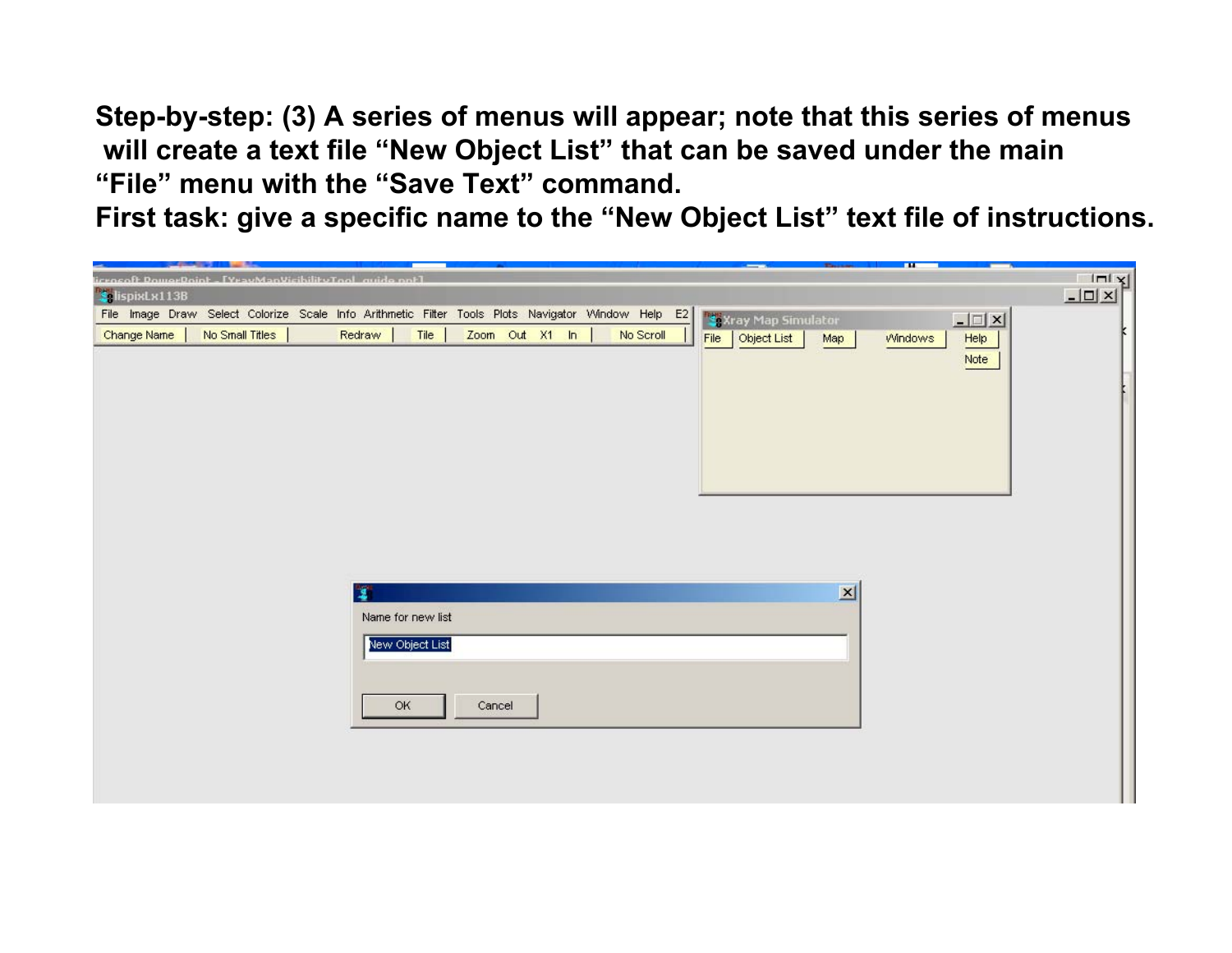# **Step-by-step: (4) Choose image dimensions (default 300 x 200)**

| File Image Draw Select Colorize Scale Info Arithmetic Filter Tools Plots Navigator Window Help E2<br><sup>Penz</sup> Xray Map Simulator<br>$\Box$<br>Zoom Out X1 In<br>Change Name<br>No Small Titles<br>Tile<br>No Scroll<br>Redraw<br>File   Object List<br>Windows<br>Map<br>Help<br>Note | 그미지[        |
|----------------------------------------------------------------------------------------------------------------------------------------------------------------------------------------------------------------------------------------------------------------------------------------------|-------------|
|                                                                                                                                                                                                                                                                                              |             |
| $\Box$<br><mark>"建</mark> "New Object L <mark>i</mark><br>$\mathbf{X}$<br>¥<br>Map size- $\times$ y<br>300 200<br>Cancel<br>OK                                                                                                                                                               |             |
| Slide 14 of 14<br>English $(U.5.)$<br>Default Design<br>ໝ⊀                                                                                                                                                                                                                                   | Þ<br>F<br>h |
|                                                                                                                                                                                                                                                                                              |             |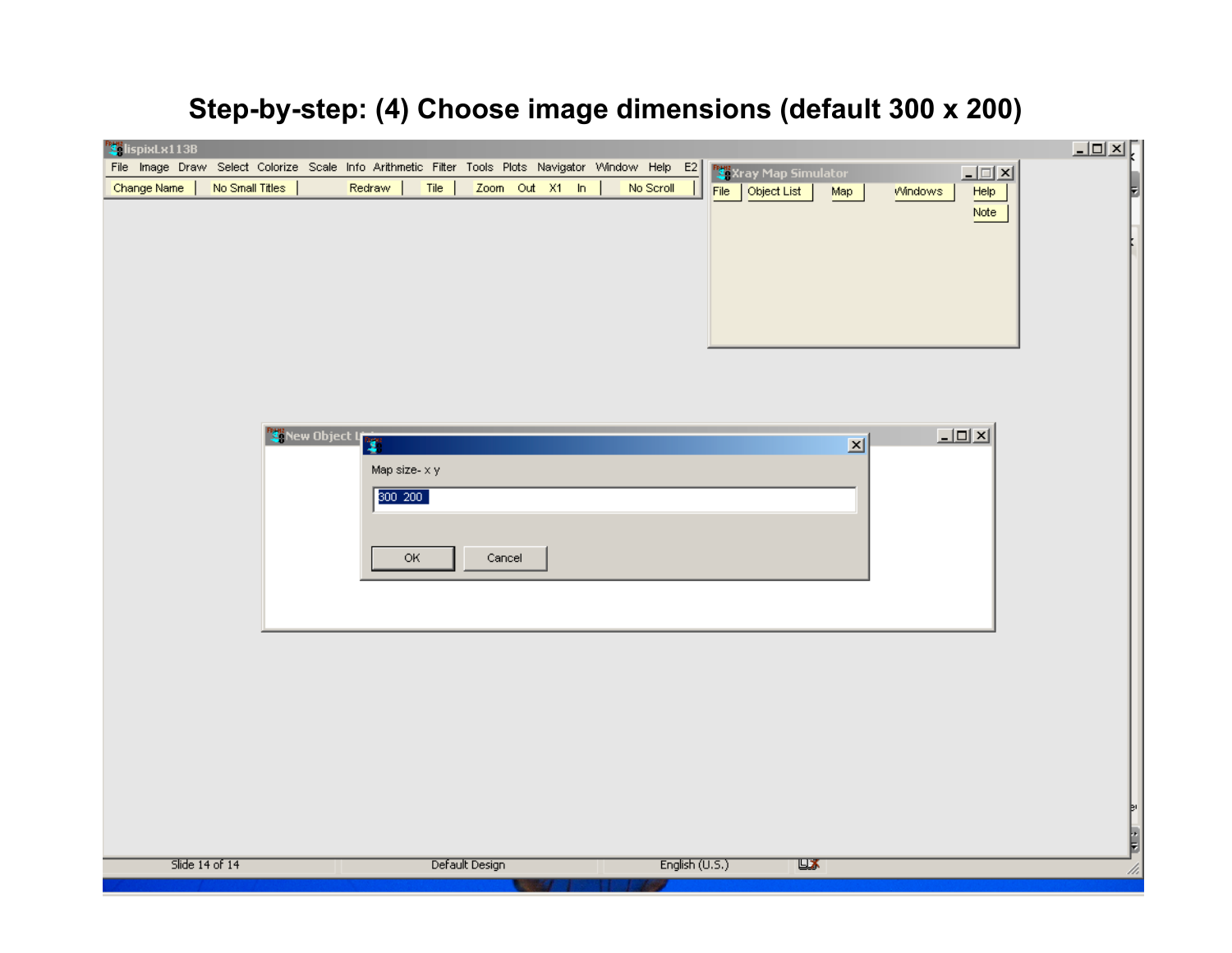# **Step-by-step: (5) Choose background counts (default 15)**

| $\frac{1}{2}$ lispixLx113B                                                                        |                 |                          |                |           |                    |                 | $-1$                  |
|---------------------------------------------------------------------------------------------------|-----------------|--------------------------|----------------|-----------|--------------------|-----------------|-----------------------|
| File Image Draw Select Colorize Scale Info Arithmetic Filter Tools Plots Navigator Window Help E2 |                 |                          |                |           | Xray Map Simulator |                 | $  $ $ $ $\times$ $ $ |
| Change Name                                                                                       | No Small Titles | Redraw<br>Tile           | Zoom Out X1 In | No Scroll | File   Object List | Windows<br>Map  | Heip                  |
|                                                                                                   |                 |                          |                |           |                    |                 | Note                  |
|                                                                                                   |                 |                          |                |           |                    |                 |                       |
|                                                                                                   |                 |                          |                |           |                    |                 |                       |
|                                                                                                   |                 |                          |                |           |                    |                 |                       |
|                                                                                                   |                 |                          |                |           |                    |                 |                       |
|                                                                                                   |                 |                          |                |           |                    |                 |                       |
|                                                                                                   |                 |                          |                |           |                    |                 |                       |
|                                                                                                   |                 |                          |                |           |                    |                 |                       |
|                                                                                                   |                 |                          |                |           |                    |                 |                       |
|                                                                                                   | New Object L    |                          |                |           |                    | $\vert x \vert$ | $-10 \times$          |
|                                                                                                   |                 | <b>Background Counts</b> |                |           |                    |                 |                       |
|                                                                                                   |                 | 15                       |                |           |                    |                 |                       |
|                                                                                                   |                 |                          |                |           |                    |                 |                       |
|                                                                                                   |                 |                          |                |           |                    |                 |                       |
|                                                                                                   |                 | OK                       | Cancel         |           |                    |                 |                       |
|                                                                                                   |                 |                          |                |           |                    |                 |                       |
|                                                                                                   |                 |                          |                |           |                    |                 |                       |
|                                                                                                   |                 |                          |                |           |                    |                 |                       |
|                                                                                                   |                 |                          |                |           |                    |                 |                       |
|                                                                                                   |                 |                          |                |           |                    |                 |                       |
|                                                                                                   |                 |                          |                |           |                    |                 |                       |
|                                                                                                   |                 |                          |                |           |                    |                 |                       |
|                                                                                                   |                 |                          |                |           |                    |                 |                       |
|                                                                                                   |                 |                          |                |           |                    |                 |                       |
|                                                                                                   |                 |                          |                |           |                    |                 |                       |
|                                                                                                   |                 |                          |                |           |                    |                 |                       |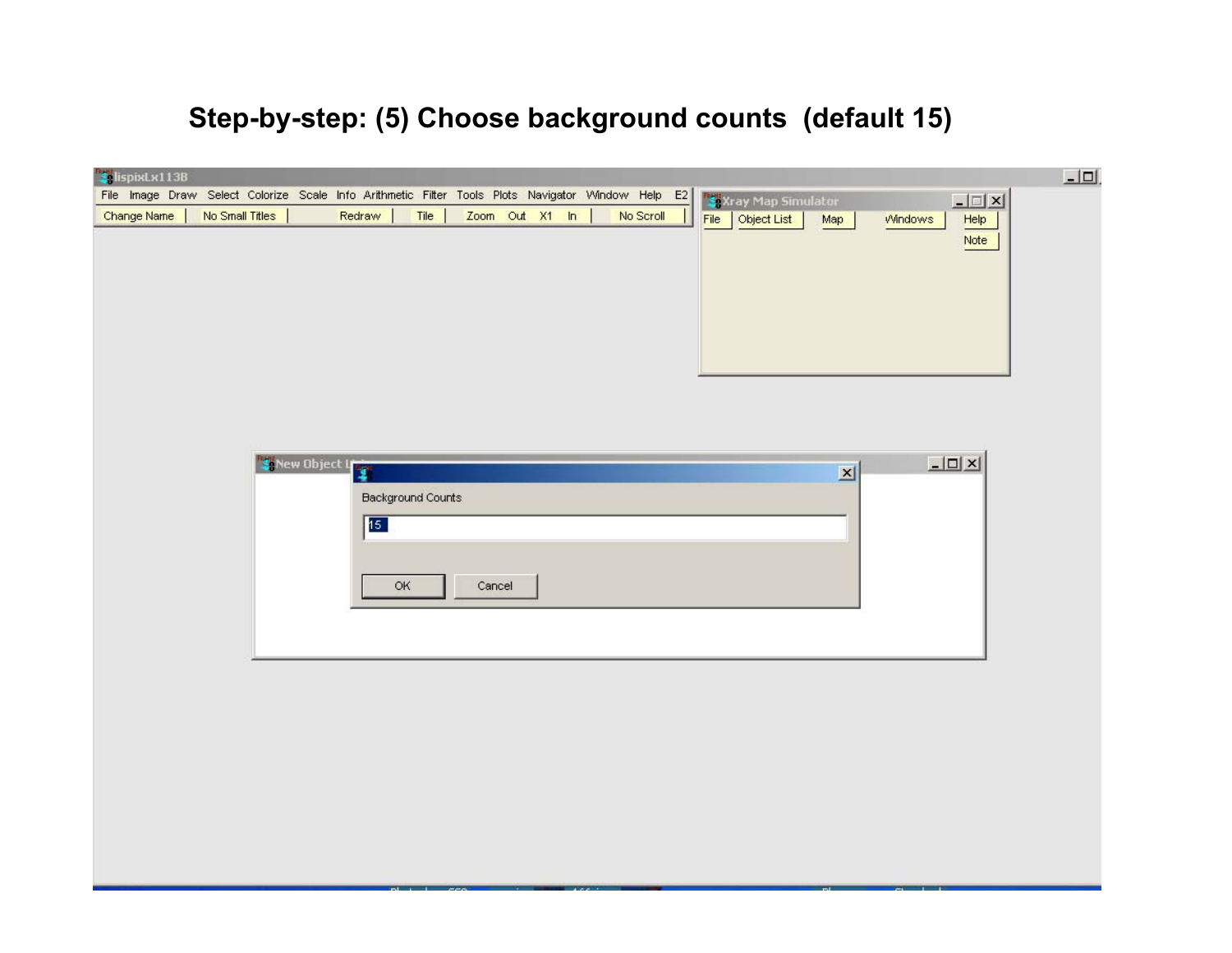#### **Step-by-step: (6) Choose data type**

| $\frac{1}{2}$ lispixLx113B     |                 |                                                                                                                             |                    |                    |                         | $-1$ |
|--------------------------------|-----------------|-----------------------------------------------------------------------------------------------------------------------------|--------------------|--------------------|-------------------------|------|
| Change Name<br>No Small Titles | Redraw          | File Image Draw Select Colorize Scale Info Arithmetic Filter Tools Plots Navigator Window Help E2<br>Zoom Out X1 In<br>Tile | No Scroll          | Xray Map Simulator | $ \Box$ $\times$        |      |
|                                |                 |                                                                                                                             | File   Object List | Map                | Windows<br>Help<br>Note |      |
|                                | New Object List |                                                                                                                             |                    |                    | $-121 \times$           |      |
|                                |                 | 性                                                                                                                           |                    | $\vert x \vert$    |                         |      |
|                                |                 | Map data type                                                                                                               |                    |                    |                         |      |
|                                |                 | Byte<br>Integer                                                                                                             | Default<br>cancel  |                    |                         |      |
|                                |                 |                                                                                                                             |                    |                    |                         |      |
|                                |                 |                                                                                                                             |                    |                    |                         |      |
|                                |                 |                                                                                                                             |                    |                    |                         |      |
|                                |                 |                                                                                                                             |                    |                    |                         |      |
|                                |                 |                                                                                                                             |                    |                    |                         |      |
|                                |                 |                                                                                                                             |                    |                    |                         |      |
| Slide 16 of 16                 |                 | Default Design                                                                                                              | English (U.S.)     | ⊔∡                 |                         |      |
|                                |                 |                                                                                                                             |                    |                    |                         |      |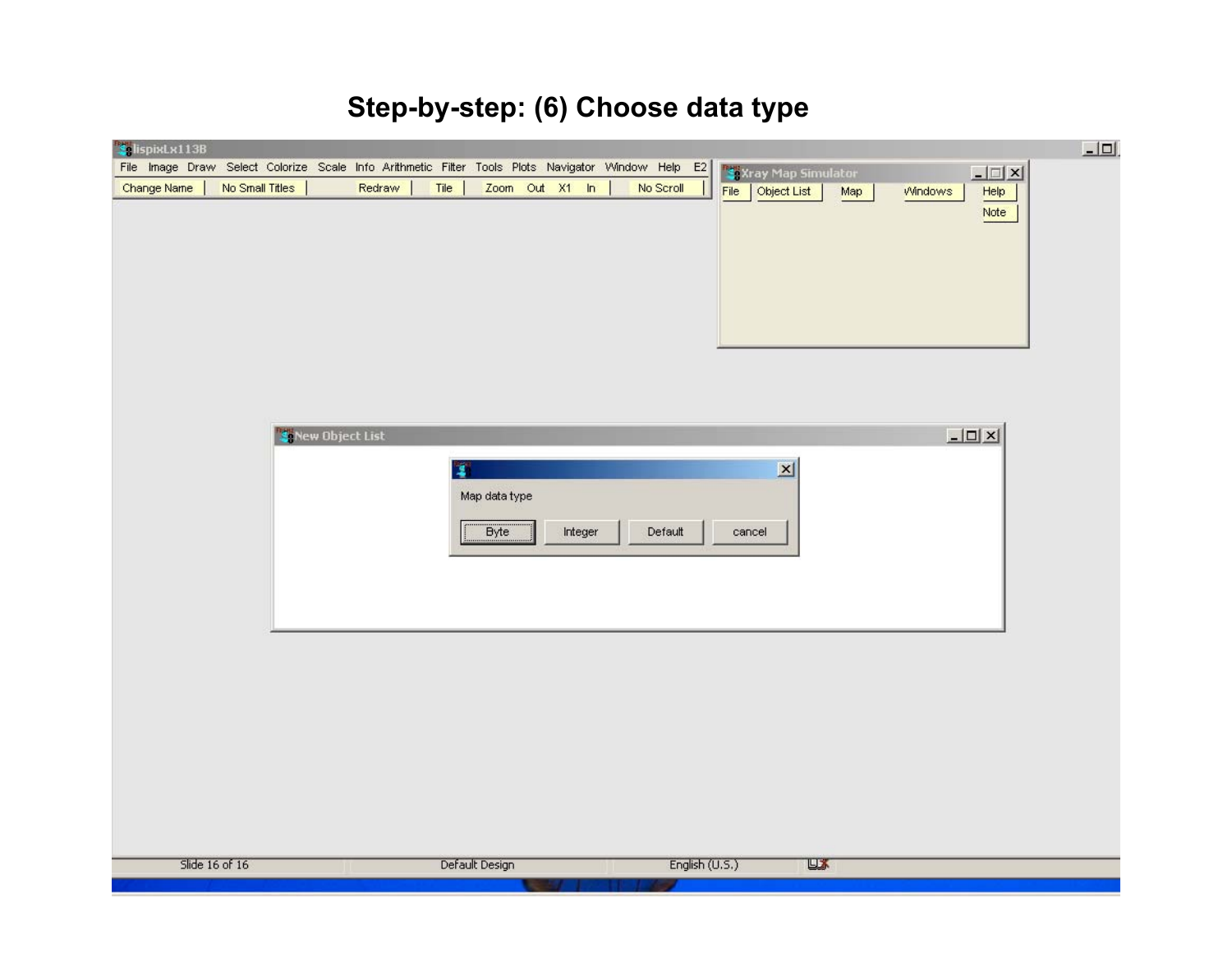**Step-by-step: (7) Choose treatment of overlapping objects, addition or replacement. This will matter for overlapping objects if the intensity of a pixel in the overlap pixels really is a sum of the intensity from objects "A" and "B", or alternatively the overlap pixel is defined entirely by the intensity of the overlaid object.**

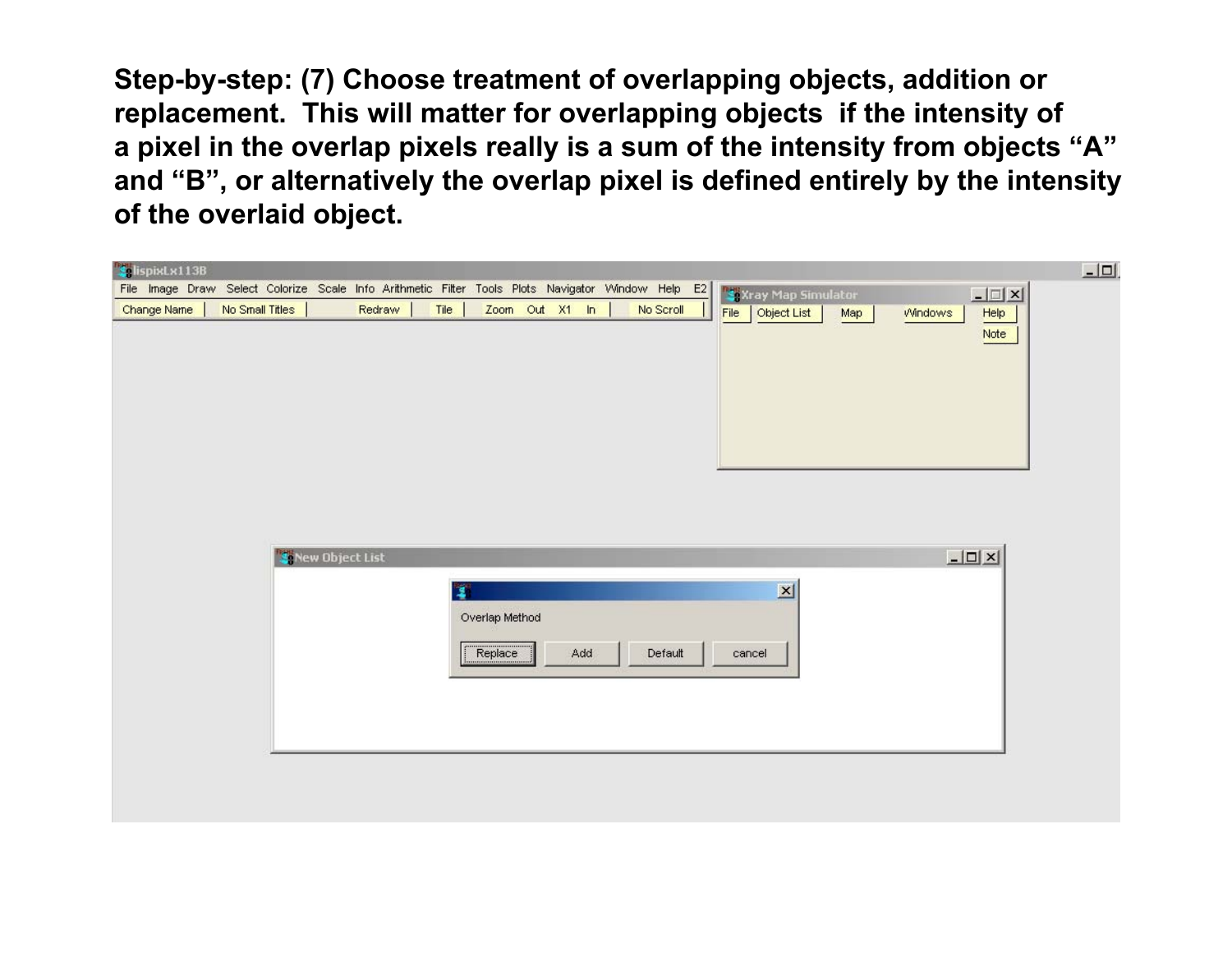# **Step-by-step: First line of file is now complete; now populate list with objects**

| LispixLx113B                                                                                      |                 |                               |      |                |           |                                                                        |                   | $\Box$ u $\times$ |
|---------------------------------------------------------------------------------------------------|-----------------|-------------------------------|------|----------------|-----------|------------------------------------------------------------------------|-------------------|-------------------|
| File Image Draw Select Colorize Scale Info Arithmetic Filter Tools Plots Navigator Window Help E2 |                 |                               |      |                |           | <sup>ngu</sup> Xray Map Simulator                                      | $\Box \Box X$     |                   |
| Change Name                                                                                       | No Small Titles | Redraw                        | Tile | Zoom Out X1 In | No Scroll | File   Object List<br>Map                                              | Windows<br>Help   | E                 |
|                                                                                                   |                 |                               |      |                |           |                                                                        | Note              |                   |
|                                                                                                   |                 |                               |      |                |           |                                                                        |                   |                   |
|                                                                                                   |                 |                               |      |                |           |                                                                        |                   |                   |
|                                                                                                   |                 |                               |      |                |           |                                                                        |                   |                   |
|                                                                                                   |                 |                               |      |                |           |                                                                        |                   |                   |
|                                                                                                   |                 |                               |      |                |           |                                                                        |                   |                   |
|                                                                                                   |                 |                               |      |                |           |                                                                        |                   |                   |
|                                                                                                   |                 |                               |      |                |           |                                                                        |                   |                   |
|                                                                                                   |                 | <sup>ng</sup> New Object List |      |                |           |                                                                        | $\Box$ D $\times$ |                   |
|                                                                                                   |                 |                               |      |                |           | map dimensions 300 200 background 15 data-type byte overlap-method add |                   |                   |
|                                                                                                   |                 |                               |      |                |           |                                                                        |                   |                   |
|                                                                                                   |                 |                               |      |                |           |                                                                        |                   |                   |
|                                                                                                   |                 |                               |      |                |           |                                                                        |                   |                   |
|                                                                                                   |                 |                               |      |                |           |                                                                        |                   |                   |
|                                                                                                   |                 |                               |      |                |           |                                                                        |                   |                   |
|                                                                                                   |                 |                               |      |                |           |                                                                        |                   |                   |
|                                                                                                   |                 |                               |      |                |           |                                                                        |                   |                   |
|                                                                                                   |                 |                               |      |                |           |                                                                        |                   |                   |
|                                                                                                   |                 |                               |      |                |           |                                                                        |                   |                   |
|                                                                                                   |                 |                               |      |                |           |                                                                        |                   |                   |
|                                                                                                   |                 |                               |      |                |           |                                                                        |                   |                   |
|                                                                                                   |                 |                               |      |                |           |                                                                        |                   |                   |
|                                                                                                   |                 |                               |      |                |           |                                                                        |                   |                   |
|                                                                                                   |                 |                               |      |                |           |                                                                        |                   |                   |
|                                                                                                   |                 |                               |      |                |           |                                                                        |                   | E                 |
|                                                                                                   |                 |                               |      |                |           |                                                                        |                   |                   |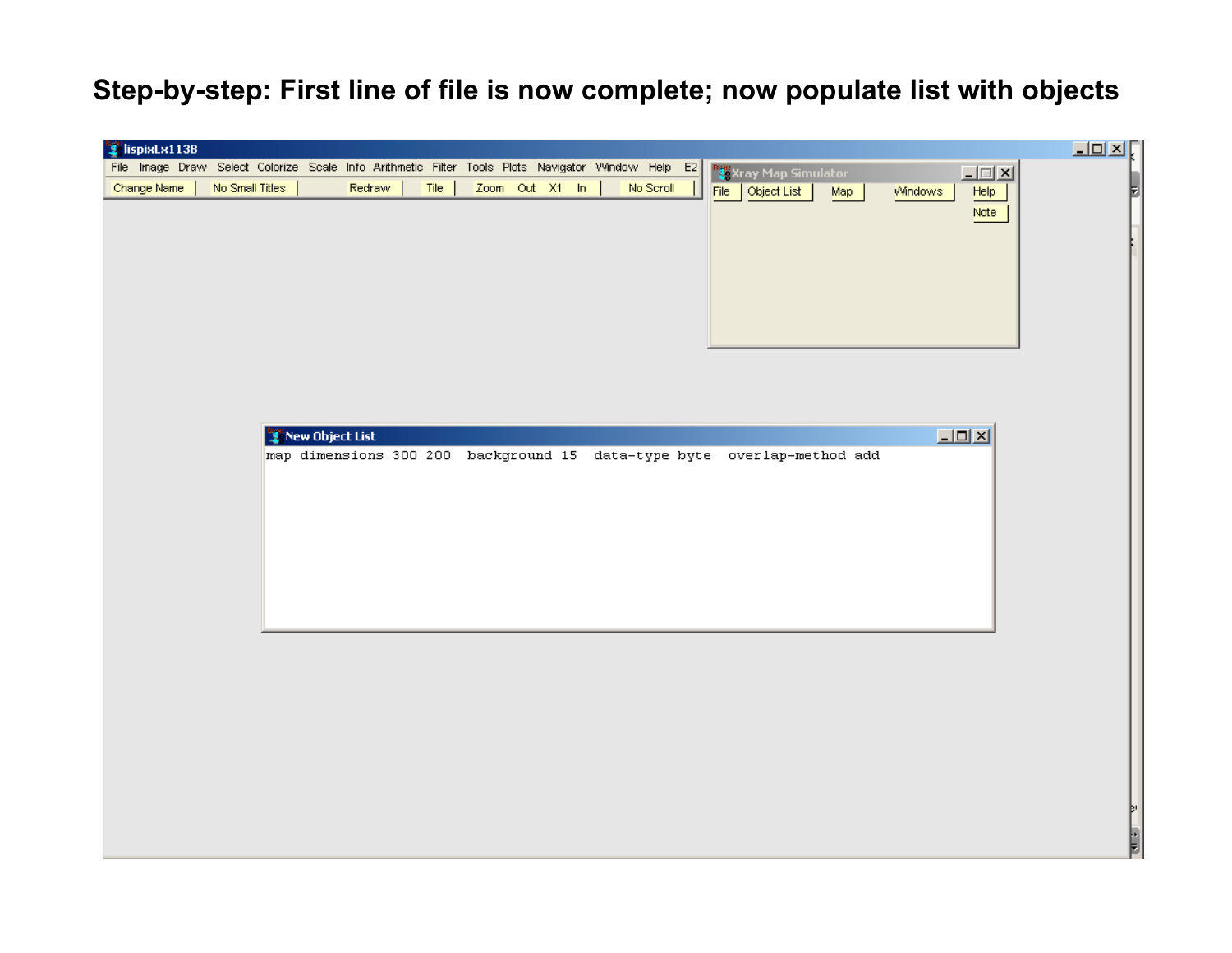#### **Step-by-step: (8) From "Object List" tab select "Add Sample Object – plain values"**

| LispixLx113B                                                                                      |                 |                                |      |                |           |                |                                                                        |                                    |        | $ I \square  X $ |
|---------------------------------------------------------------------------------------------------|-----------------|--------------------------------|------|----------------|-----------|----------------|------------------------------------------------------------------------|------------------------------------|--------|------------------|
| File Image Draw Select Colorize Scale Info Arithmetic Filter Tools Plots Navigator Window Help E2 |                 |                                |      |                |           |                | Xray Map Simulator                                                     |                                    | 口回凶    |                  |
| Change Name                                                                                       | No Small Titles | Redraw                         | Tile | Zoom Out X1 In | No Scroll |                | File<br>Make Map                                                       |                                    | Help   |                  |
|                                                                                                   |                 |                                |      |                |           |                |                                                                        | Add Sample Object - plain values   | Note   |                  |
|                                                                                                   |                 |                                |      |                |           |                |                                                                        | Add Sample Object - percent values |        |                  |
|                                                                                                   |                 |                                |      |                |           |                |                                                                        | Add Sample Object - mixed values   |        |                  |
|                                                                                                   |                 |                                |      |                |           |                | Add Random Objects                                                     |                                    |        |                  |
|                                                                                                   |                 |                                |      |                |           |                | Save                                                                   |                                    |        |                  |
|                                                                                                   |                 |                                |      |                |           |                |                                                                        |                                    |        |                  |
|                                                                                                   |                 |                                |      |                |           |                |                                                                        |                                    |        |                  |
|                                                                                                   |                 |                                |      |                |           |                |                                                                        |                                    |        |                  |
|                                                                                                   |                 |                                |      |                |           |                |                                                                        |                                    |        |                  |
|                                                                                                   |                 | <sup>Put</sup> New Object List |      |                |           |                |                                                                        |                                    | $\Box$ |                  |
|                                                                                                   |                 |                                |      |                |           |                | map dimensions 300 200 background 15 data-type byte overlap-method add |                                    |        |                  |
|                                                                                                   |                 |                                |      |                |           |                |                                                                        |                                    |        |                  |
|                                                                                                   |                 |                                |      |                |           |                |                                                                        |                                    |        |                  |
|                                                                                                   |                 |                                |      |                |           |                |                                                                        |                                    |        |                  |
|                                                                                                   |                 |                                |      |                |           |                |                                                                        |                                    |        |                  |
|                                                                                                   |                 |                                |      |                |           |                |                                                                        |                                    |        |                  |
|                                                                                                   |                 |                                |      |                |           |                |                                                                        |                                    |        |                  |
|                                                                                                   |                 |                                |      |                |           |                |                                                                        |                                    |        |                  |
|                                                                                                   |                 |                                |      |                |           |                |                                                                        |                                    |        |                  |
|                                                                                                   |                 |                                |      |                |           |                |                                                                        |                                    |        |                  |
|                                                                                                   |                 |                                |      |                |           |                |                                                                        |                                    |        |                  |
|                                                                                                   |                 |                                |      |                |           |                |                                                                        |                                    |        |                  |
|                                                                                                   |                 |                                |      |                |           |                |                                                                        |                                    |        |                  |
|                                                                                                   |                 |                                |      |                |           |                |                                                                        |                                    |        |                  |
|                                                                                                   |                 |                                |      |                |           |                |                                                                        |                                    |        |                  |
|                                                                                                   |                 |                                |      |                |           |                |                                                                        |                                    |        |                  |
|                                                                                                   |                 |                                |      |                |           |                |                                                                        |                                    |        | E                |
| Slide 20 of 20                                                                                    |                 |                                |      | Default Design |           | English (U.S.) | फ़                                                                     |                                    |        | 11               |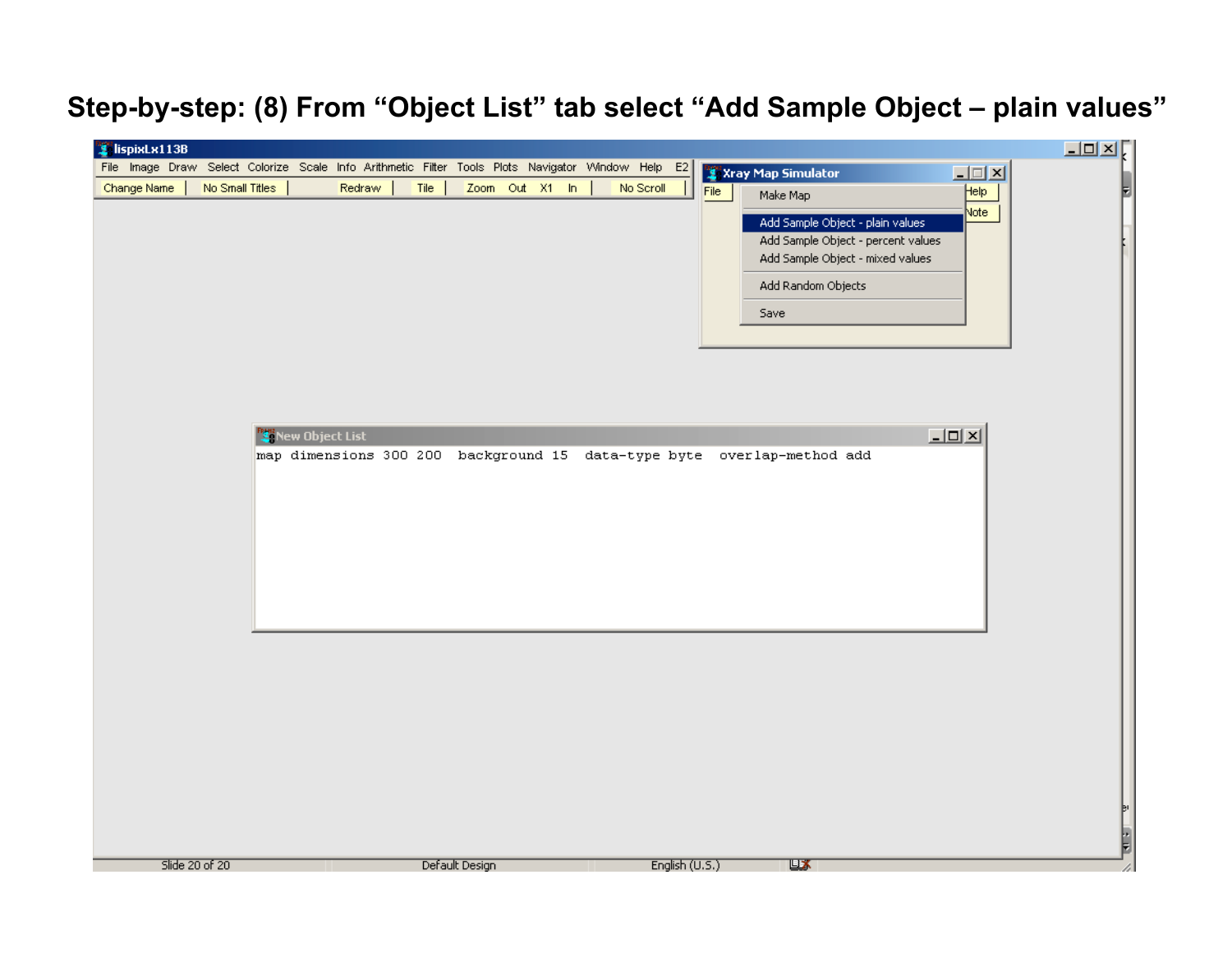#### **Step-by-step: A list of choices for object shape will appear**

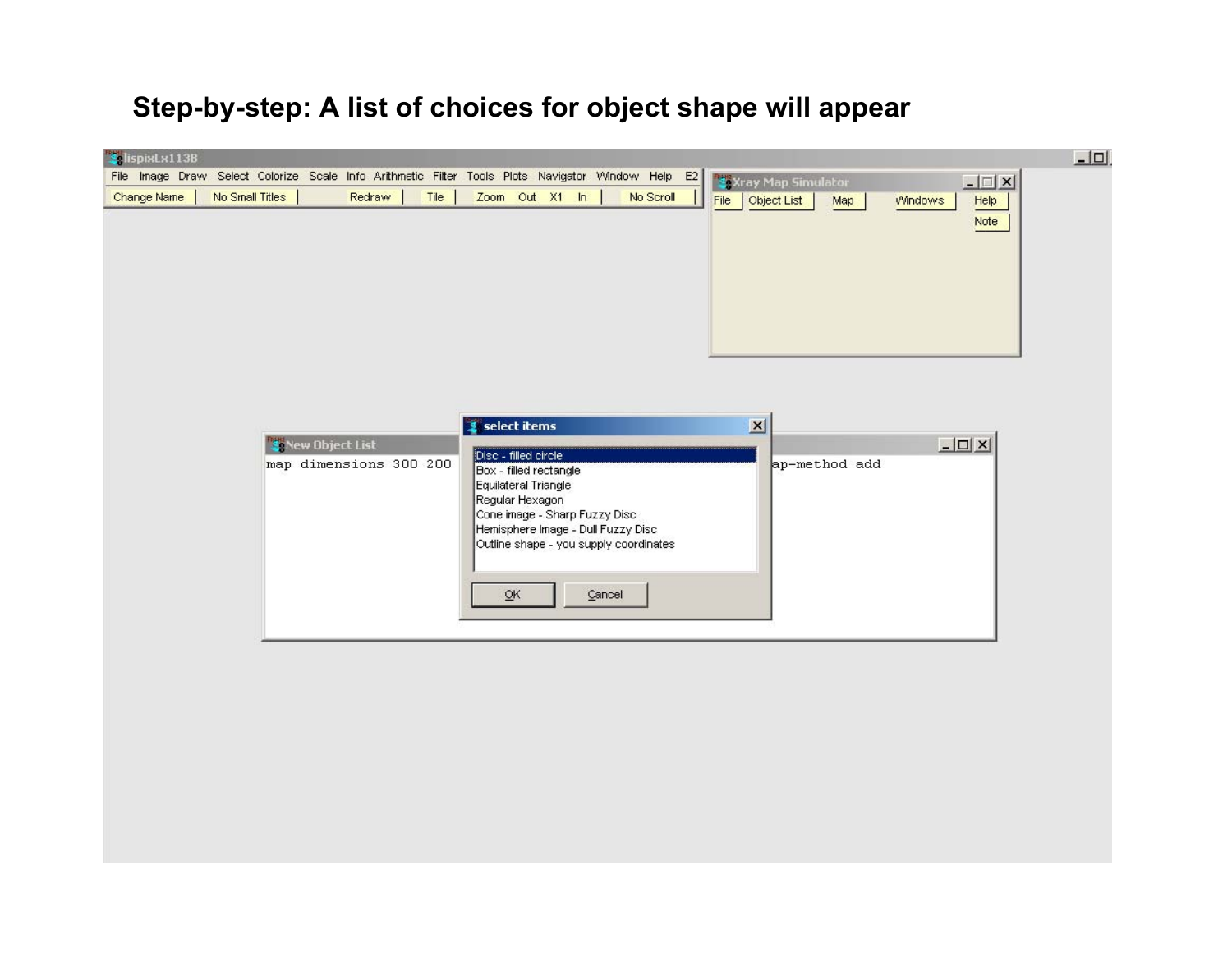**Step-by-step: (9) Select "Box – filled rectangle" which adds a line to the List that will define a rectangle with sides of 20 and 5 pixels located at Position 100 100 tilted 25 degrees from horizontal with intensity 40**

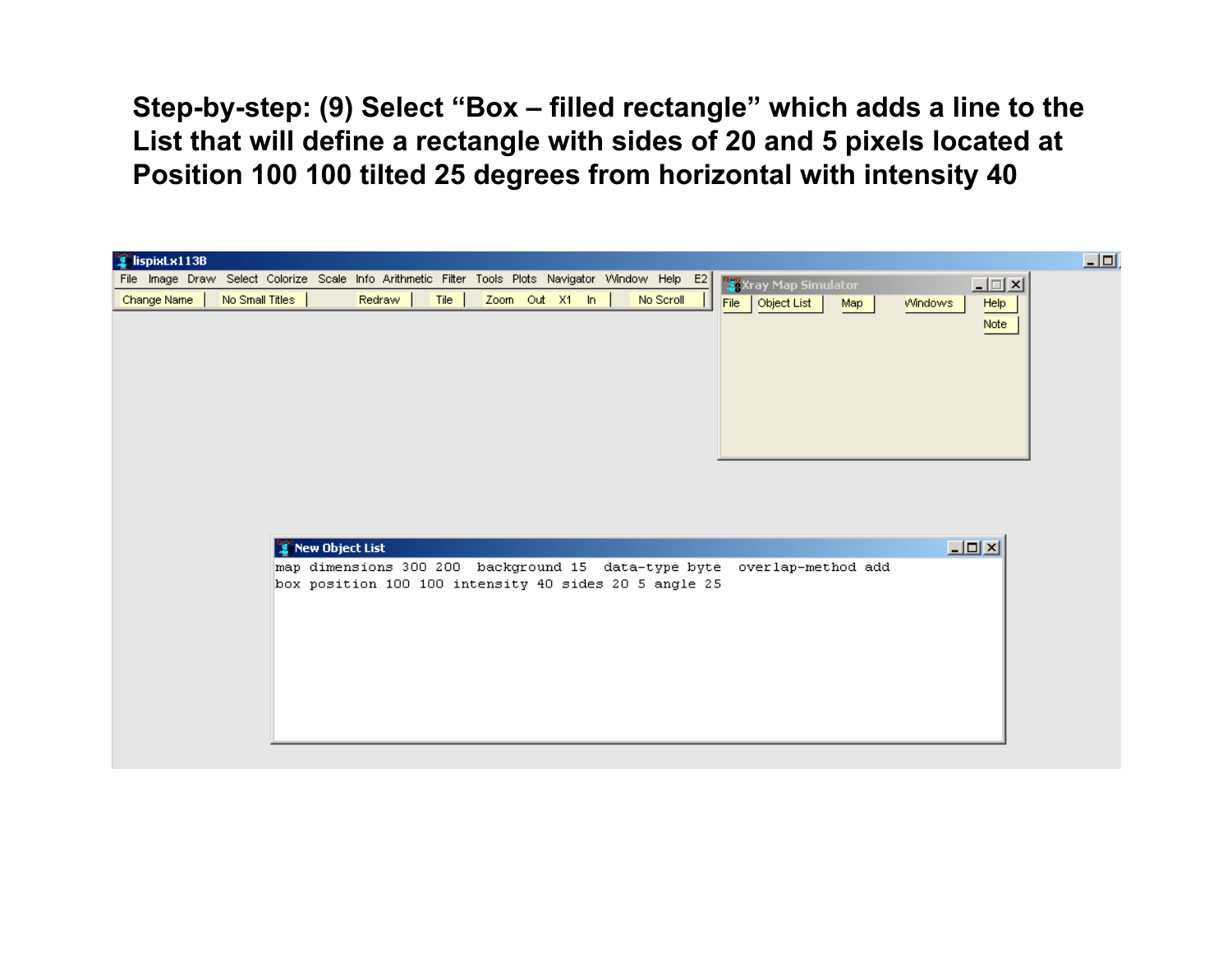**Step-by-step: (10) To see the object specified by these instructions, under "Object List" choose "Make Map"which will produce the image shown giving the template of the map as full white on a black background.**

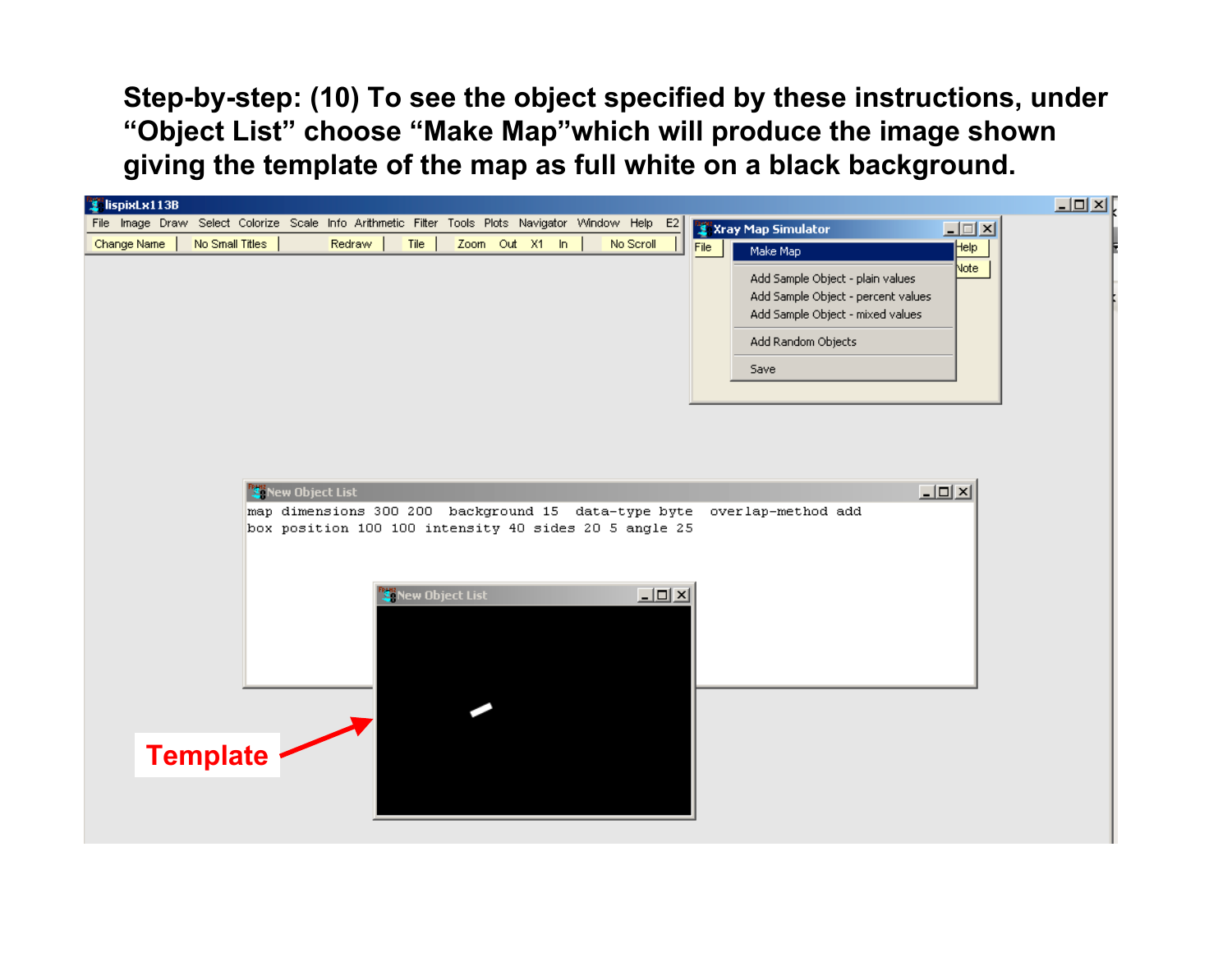**Step-by-step: (11) To see the object with appropriate noise due to counting statistics, under "Map" choose "Add noise""which will produce the image shown next to the template the template.**

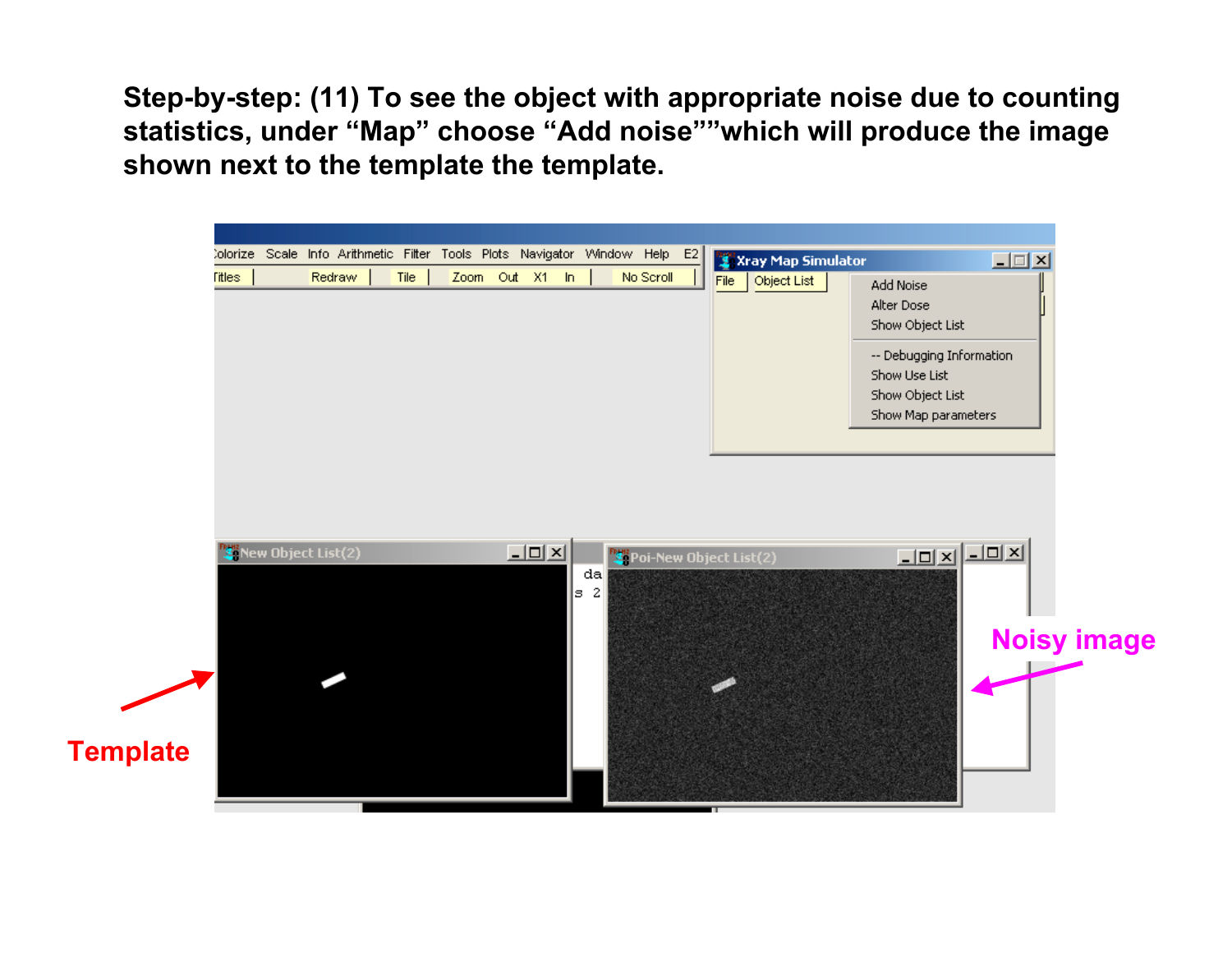**Step-by-step: (12) To add another object, under "Object List" select "Add Sample Object – plain values". This time a disc will be chosen centered At 200 150 with a radius of 20 and intensity 25.**

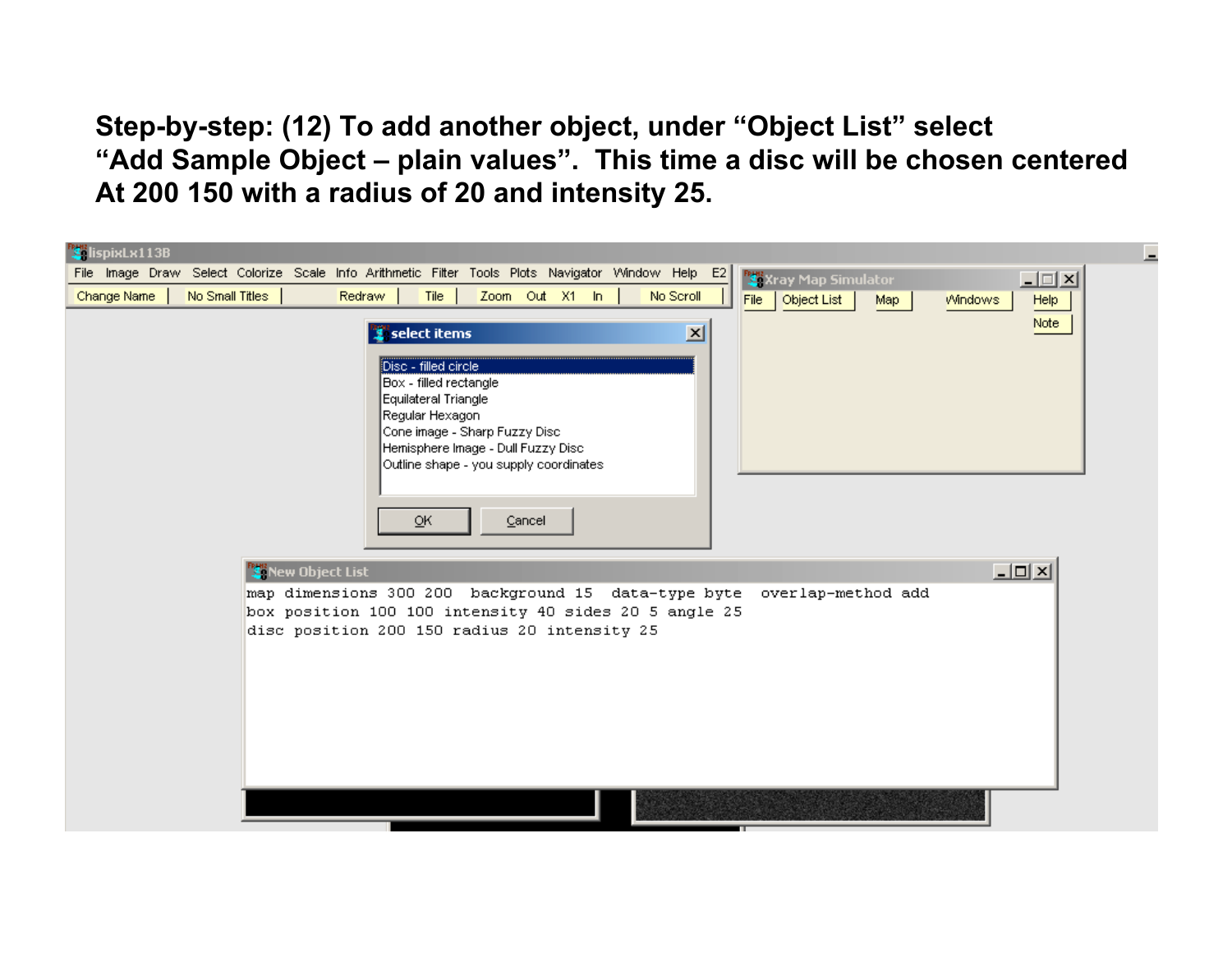**Step-by-step: (13) To see the new template, under "Object List" select "Make Map" and then under Map" select "Add noise" to see final image.**

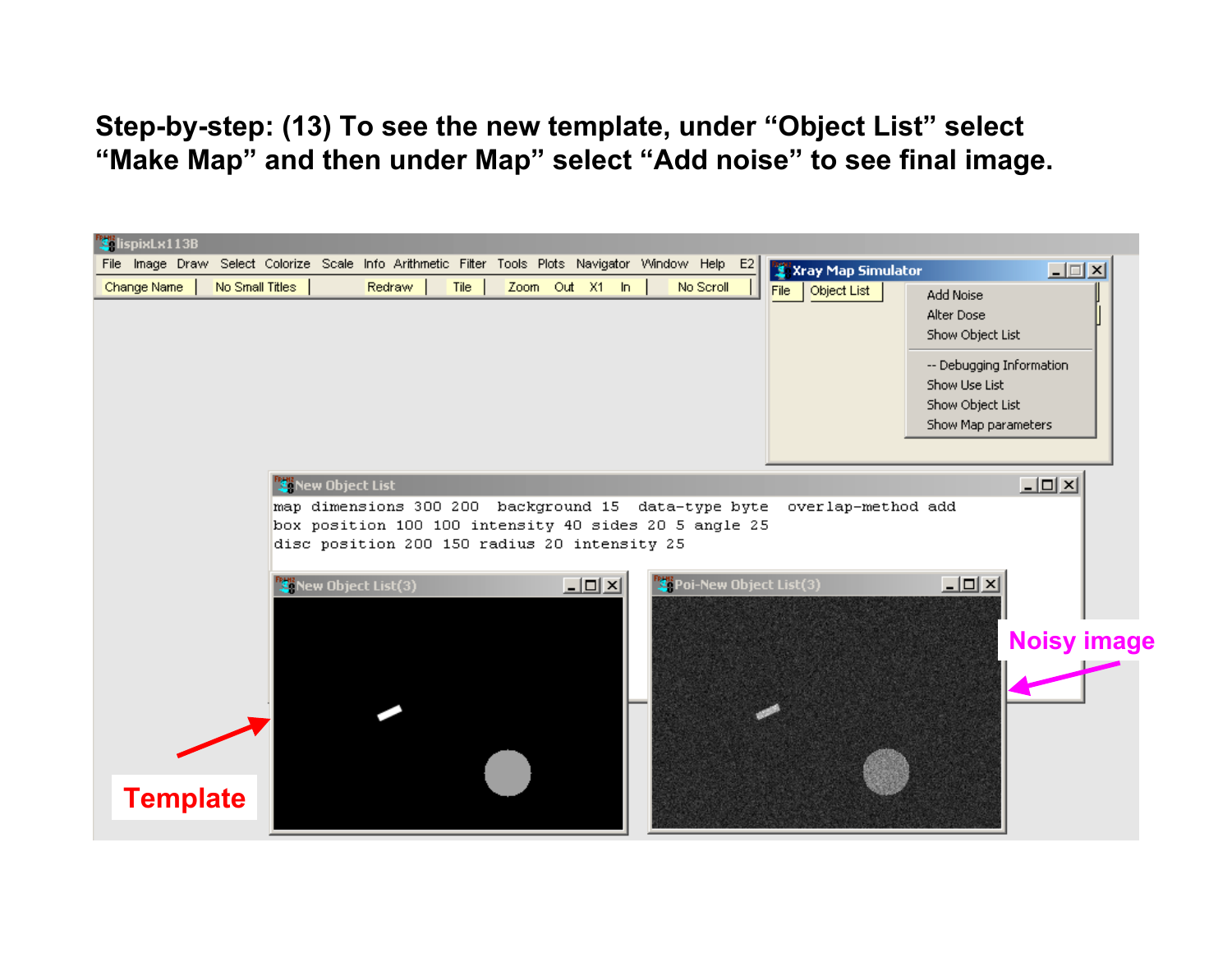**Step-by-step: (14) To make a random collection of objects, after creating a new list, under "Object List" choose "Add Random Objects"**

| <b>ExilispixLx113B</b>         |                            |                                                                                                   |                                                                                                                                                  |
|--------------------------------|----------------------------|---------------------------------------------------------------------------------------------------|--------------------------------------------------------------------------------------------------------------------------------------------------|
|                                |                            | File Image Draw Select Colorize Scale Info Arithmetic Filter Tools Plots Navigator Window Help E2 | Xray Map Simulator<br>$\Box \Box X$                                                                                                              |
| Change Name<br>No Small Titles | Tile<br>Redraw             | Zoom Out X1 In  <br>No Scroll                                                                     | Help<br>File<br>Make Map                                                                                                                         |
|                                |                            |                                                                                                   | Note<br>Add Sample Object - plain values<br>Add Sample Object - percent values<br>Add Sample Object - mixed values<br>Add Random Objects<br>Save |
|                                | <b>Pyr</b> New Object List |                                                                                                   | $-12X$                                                                                                                                           |
|                                |                            | map dimensions 300 200 background 15 data-type byte                                               | overlap-method add                                                                                                                               |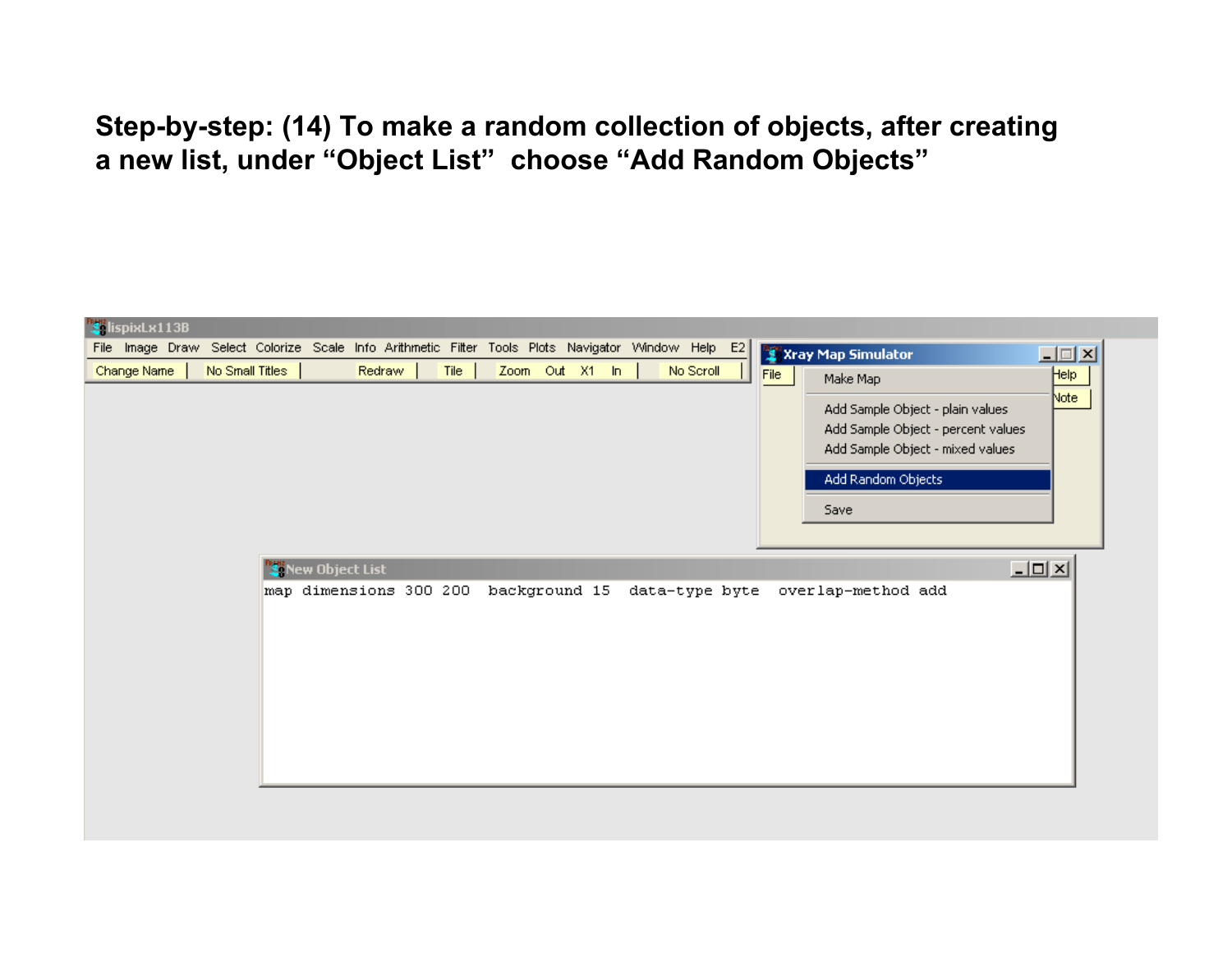**Step-by-step: (15) To make a random collection of objects, after creating a new list, under "Object List" choose "Add Random Objects". A dialogue box will open allowing your choice of discs or boxes**

| <b>Exit is pix Lx113B</b>                                                                         |                                                                          |                                                   |
|---------------------------------------------------------------------------------------------------|--------------------------------------------------------------------------|---------------------------------------------------|
| File Image Draw Select Colorize Scale Info Arithmetic Filter Tools Plots Navigator Window Help E2 |                                                                          | <sup>ng</sup> Xray Map Simulator<br>$\Box \Box x$ |
| Change Name<br>No Small Titles<br>Tile<br>Redraw                                                  | Zoom Out X1 In  <br>No Scroll<br>File                                    | Object List<br>Map<br>Windows<br>Help             |
|                                                                                                   |                                                                          | Note                                              |
|                                                                                                   |                                                                          |                                                   |
|                                                                                                   |                                                                          |                                                   |
|                                                                                                   |                                                                          |                                                   |
|                                                                                                   |                                                                          |                                                   |
|                                                                                                   |                                                                          |                                                   |
|                                                                                                   |                                                                          |                                                   |
| <b>Par New Object List</b>                                                                        |                                                                          | $\Box$                                            |
| map dimensions 300 200                                                                            | background 15 data-type byte overlap-method add                          |                                                   |
|                                                                                                   | $\overline{\mathbf{x}}$<br>Select from these delectable choices.         |                                                   |
|                                                                                                   |                                                                          |                                                   |
|                                                                                                   | Discs<br>Boxes                                                           |                                                   |
|                                                                                                   |                                                                          |                                                   |
|                                                                                                   |                                                                          |                                                   |
|                                                                                                   |                                                                          |                                                   |
|                                                                                                   |                                                                          |                                                   |
|                                                                                                   |                                                                          |                                                   |
|                                                                                                   | $\ensuremath{\underline{\mathsf{C}}}$ ancel<br>$\overline{\mathsf{g}}$ K |                                                   |
|                                                                                                   |                                                                          |                                                   |
|                                                                                                   |                                                                          |                                                   |
|                                                                                                   |                                                                          |                                                   |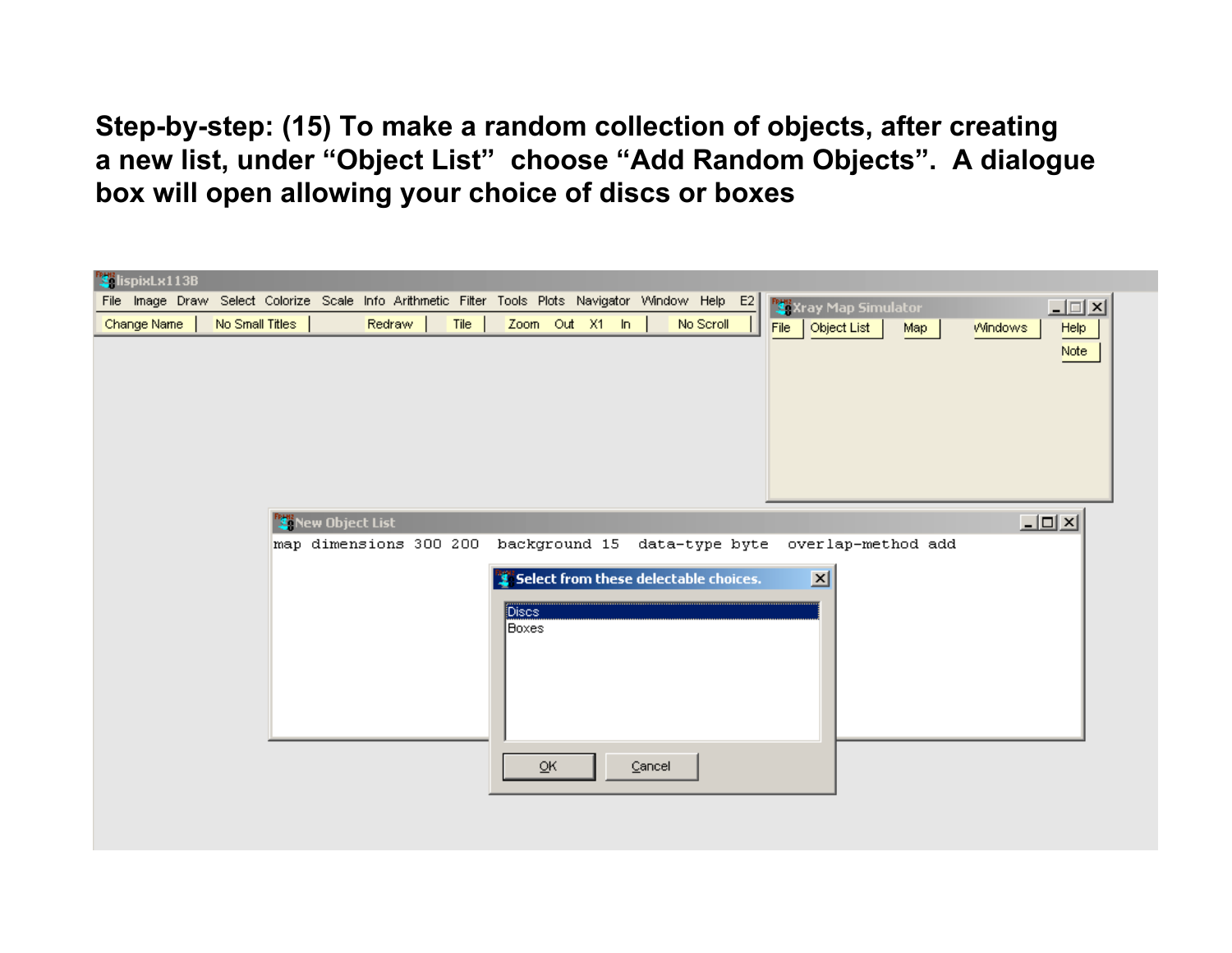**Step-by-step: (16) Next, a dialoguebox will open allowing your choice of the number of objects (default = 5). We have chosen 9 for this example.**

| File Image Draw Select Colorize Scale Info Arithmetic Filter Tools Plots Navigator Window Help E2<br><sup>Pye</sup> Xray Map Simulator<br>$\Box \Box x$<br>Zoom Out X1 In  <br>Change Name<br>No Small Titles<br>Redraw  <br>Tile<br>No Scroll |  |
|------------------------------------------------------------------------------------------------------------------------------------------------------------------------------------------------------------------------------------------------|--|
|                                                                                                                                                                                                                                                |  |
| Object List<br>File<br>Map<br>Windows<br>Help                                                                                                                                                                                                  |  |
| Note                                                                                                                                                                                                                                           |  |
|                                                                                                                                                                                                                                                |  |
|                                                                                                                                                                                                                                                |  |
|                                                                                                                                                                                                                                                |  |
|                                                                                                                                                                                                                                                |  |
|                                                                                                                                                                                                                                                |  |
|                                                                                                                                                                                                                                                |  |
| $\Box$<br><b>PyR</b> New Object List                                                                                                                                                                                                           |  |
| map dimensions 300 200 background 15 data-type byte overlap-method add                                                                                                                                                                         |  |
|                                                                                                                                                                                                                                                |  |
|                                                                                                                                                                                                                                                |  |
| $\vert x \vert$                                                                                                                                                                                                                                |  |
| Number of discs to add:                                                                                                                                                                                                                        |  |
| 冏                                                                                                                                                                                                                                              |  |
|                                                                                                                                                                                                                                                |  |
|                                                                                                                                                                                                                                                |  |
| OK<br>Cancel                                                                                                                                                                                                                                   |  |
|                                                                                                                                                                                                                                                |  |
|                                                                                                                                                                                                                                                |  |
|                                                                                                                                                                                                                                                |  |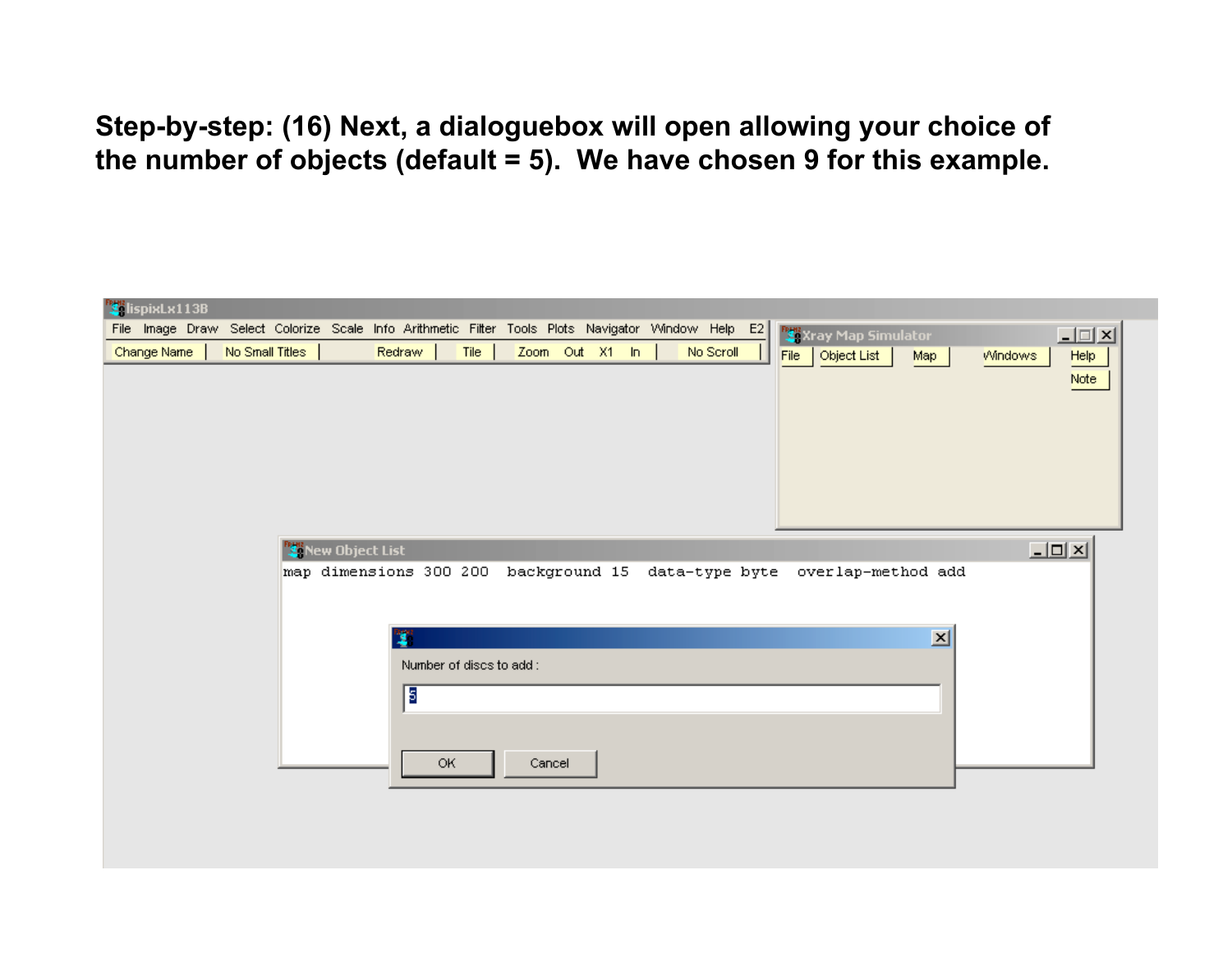**Step-by-step: (17) Next, a dialogue box will open allowing your choice of the size of the objects, e.g., for discs, the range of radii expressed as a percentage of the field width (default = 2% to 10%).**

| <b>Let IspixLx113B</b>                                                                                                               |                 |
|--------------------------------------------------------------------------------------------------------------------------------------|-----------------|
| File Image Draw Select Colorize Scale Info Arithmetic Filter Tools Plots Navigator Window Help E2<br><b>Fulle</b> Xray Map Simulator | $\Box \Box x$   |
| Zoom Out X1 In<br>Tile<br>Change Name<br>No Small Titles<br>Redraw  <br>No Scroll<br>Object List<br>File<br>Map                      | Help<br>Windows |
|                                                                                                                                      | Note            |
|                                                                                                                                      |                 |
|                                                                                                                                      |                 |
|                                                                                                                                      |                 |
|                                                                                                                                      |                 |
|                                                                                                                                      |                 |
|                                                                                                                                      |                 |
| <b>PyR</b> New Object List                                                                                                           | $-10 \times$    |
| map dimensions 300 200 background 15 data-type byte overlap-method add                                                               |                 |
|                                                                                                                                      |                 |
|                                                                                                                                      |                 |
| $\mathbf{x}$<br>¥                                                                                                                    |                 |
| Radius range                                                                                                                         |                 |
| 2% 10%                                                                                                                               |                 |
|                                                                                                                                      |                 |
|                                                                                                                                      |                 |
| Cancel<br>OK                                                                                                                         |                 |
|                                                                                                                                      |                 |
|                                                                                                                                      |                 |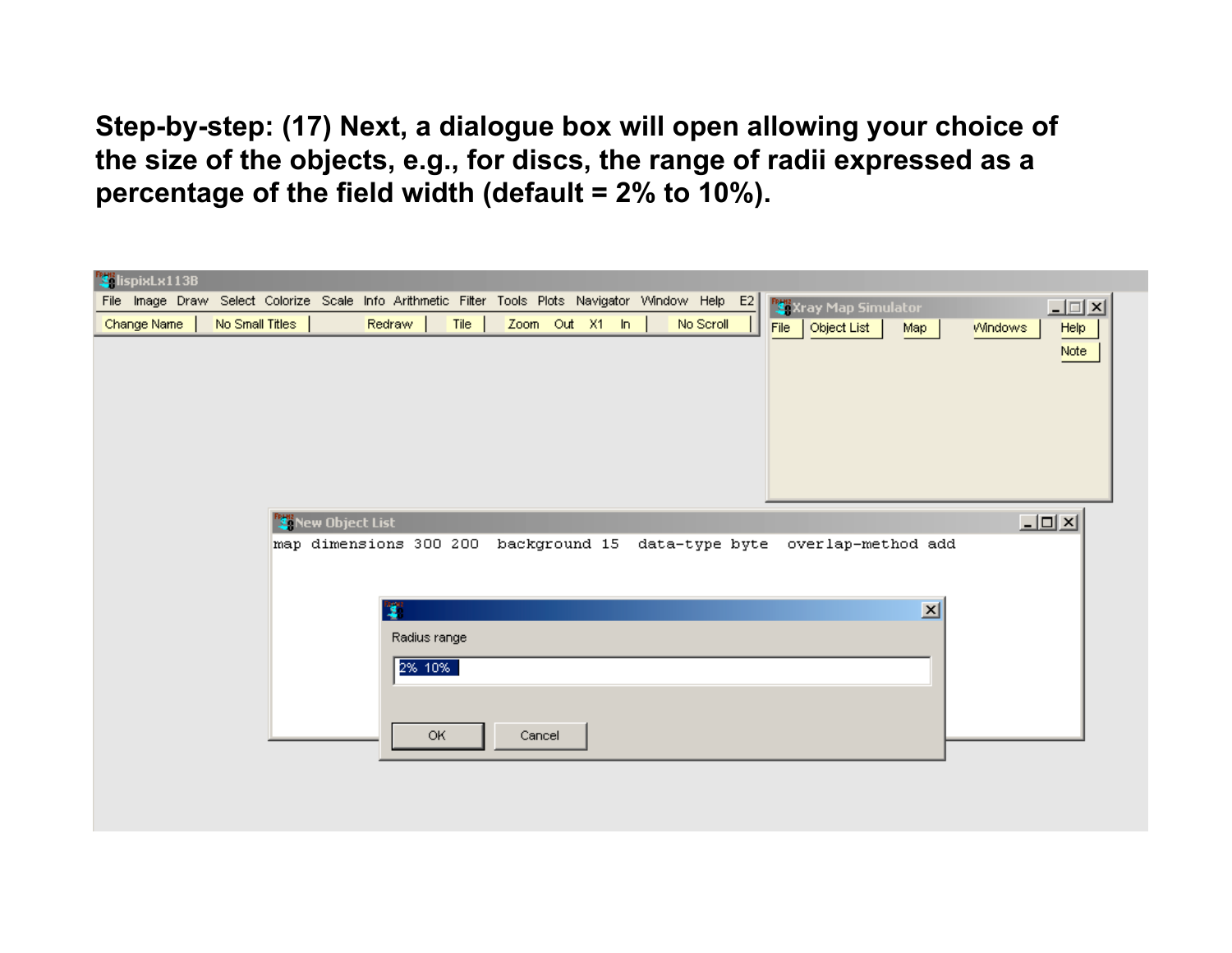**Step-by-step: (18) Next, a dialogue box will open allowing your choice of the intensity range relative to the background for the objects, e.g., (default = 70% to 200%).**

| <b>Example 138</b>                                                                                                                     |                                     |
|----------------------------------------------------------------------------------------------------------------------------------------|-------------------------------------|
| File Image Draw Select Colorize Scale Info Arithmetic Filter Tools Plots Navigator Window Help E2<br><sup>Pen</sup> Xray Map Simulator | $\overline{\mathbf{z}[\mathbf{x}]}$ |
| Zoom Out X1 In<br>No Small Titles<br>Redraw<br>Tile<br>Change Name<br>No Scroll<br>Object List<br>File                                 | Map<br>Windows<br>Help              |
|                                                                                                                                        | Note                                |
|                                                                                                                                        |                                     |
|                                                                                                                                        |                                     |
|                                                                                                                                        |                                     |
|                                                                                                                                        |                                     |
|                                                                                                                                        |                                     |
|                                                                                                                                        |                                     |
|                                                                                                                                        |                                     |
| <b>PyR</b> New Object List                                                                                                             | $\Box$                              |
| map dimensions 300 200 background 15 data-type byte overlap-method add                                                                 |                                     |
|                                                                                                                                        |                                     |
| ¥                                                                                                                                      | $\overline{\mathbf{x}}$             |
|                                                                                                                                        |                                     |
| Intensity range                                                                                                                        |                                     |
| 70% 200%                                                                                                                               |                                     |
|                                                                                                                                        |                                     |
|                                                                                                                                        |                                     |
| Cancel<br>OK.                                                                                                                          |                                     |
|                                                                                                                                        |                                     |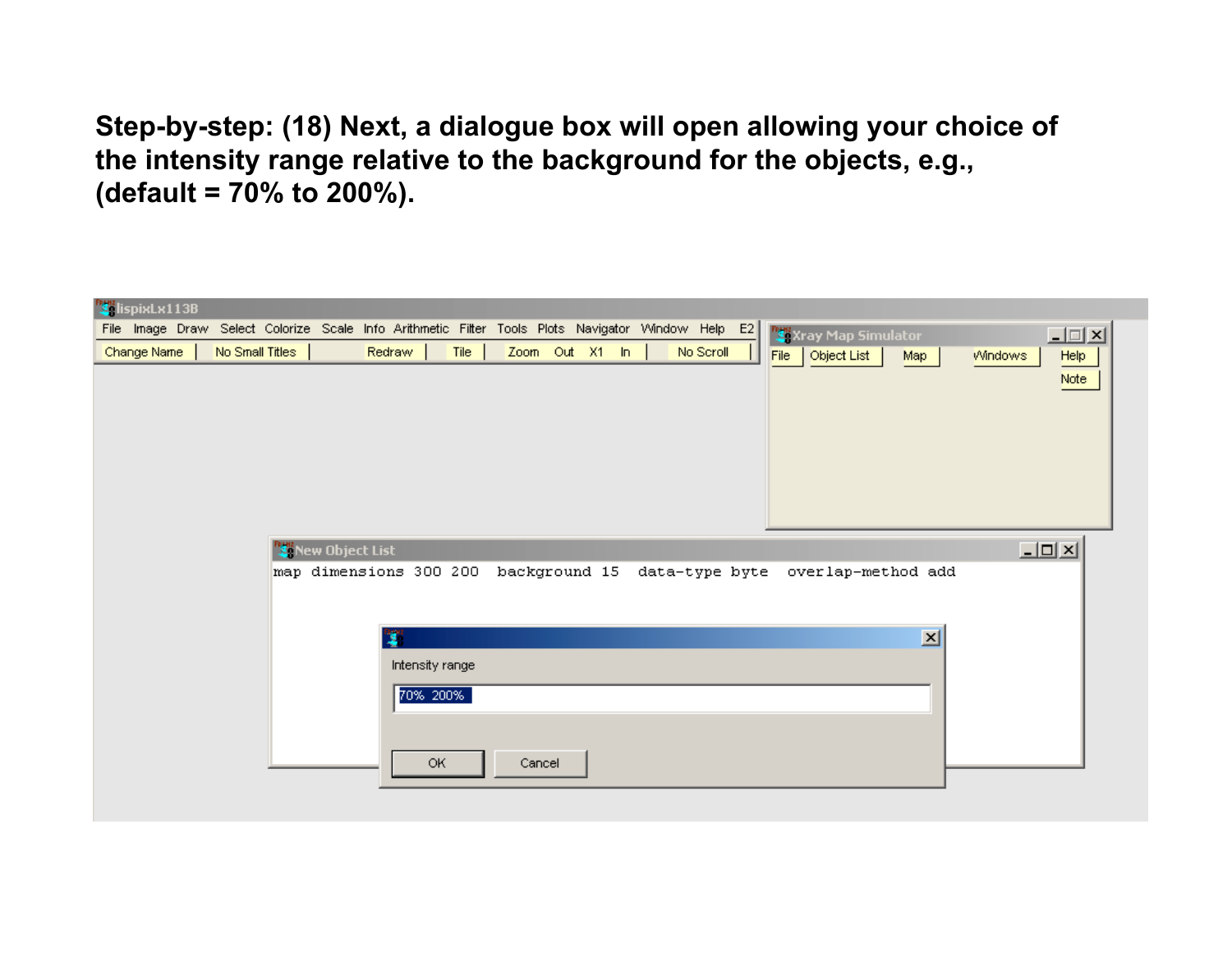**Step-by-step: (19) The list of random objects will be written. If any of them intersect the boundary of the frame, a warning message will appear.**

| <b>E</b> lispixLx113B          |                                                                                                        |
|--------------------------------|--------------------------------------------------------------------------------------------------------|
|                                | File Image Draw Select Colorize Scale Info Arithmetic Filter Tools Plots Navigator Window Help E2      |
|                                | <b>W</b> Xray Map Simulator<br>$ \Box$ $\times$                                                        |
| Change Name<br>No Small Titles | Zoom Out X1 In<br>Tile<br>No Scroll<br>Redraw<br>Object List<br><b>Help</b><br>File<br>Windows:<br>Map |
|                                | Note                                                                                                   |
|                                |                                                                                                        |
|                                |                                                                                                        |
|                                |                                                                                                        |
|                                |                                                                                                        |
|                                |                                                                                                        |
|                                |                                                                                                        |
|                                |                                                                                                        |
|                                |                                                                                                        |
|                                |                                                                                                        |
|                                |                                                                                                        |
|                                | $\Box$<br><b>W</b> New Object List                                                                     |
|                                | map dimensions 300 200 background 15 data-type byte overlap-method add                                 |
|                                |                                                                                                        |
|                                | disc position 26% 95% radius 4% intensity 96%                                                          |
|                                | disc position 57% 50% radi                                                                             |
|                                | $\vert x \vert$<br>disc position 42% 27% radi                                                          |
|                                | Objects that may be out of bounds:<br>disc position 81% 8% radiu<br>$\bullet$                          |
|                                | L<br>51<br>disc position 1% 53% radiu                                                                  |
|                                | disc position 26% 56% radi                                                                             |
|                                | disc position 95% 15% radi                                                                             |
|                                | ok<br>disc position 35% 22% radi                                                                       |
|                                | disc position 25% 50% radias  Incendiaty co.                                                           |